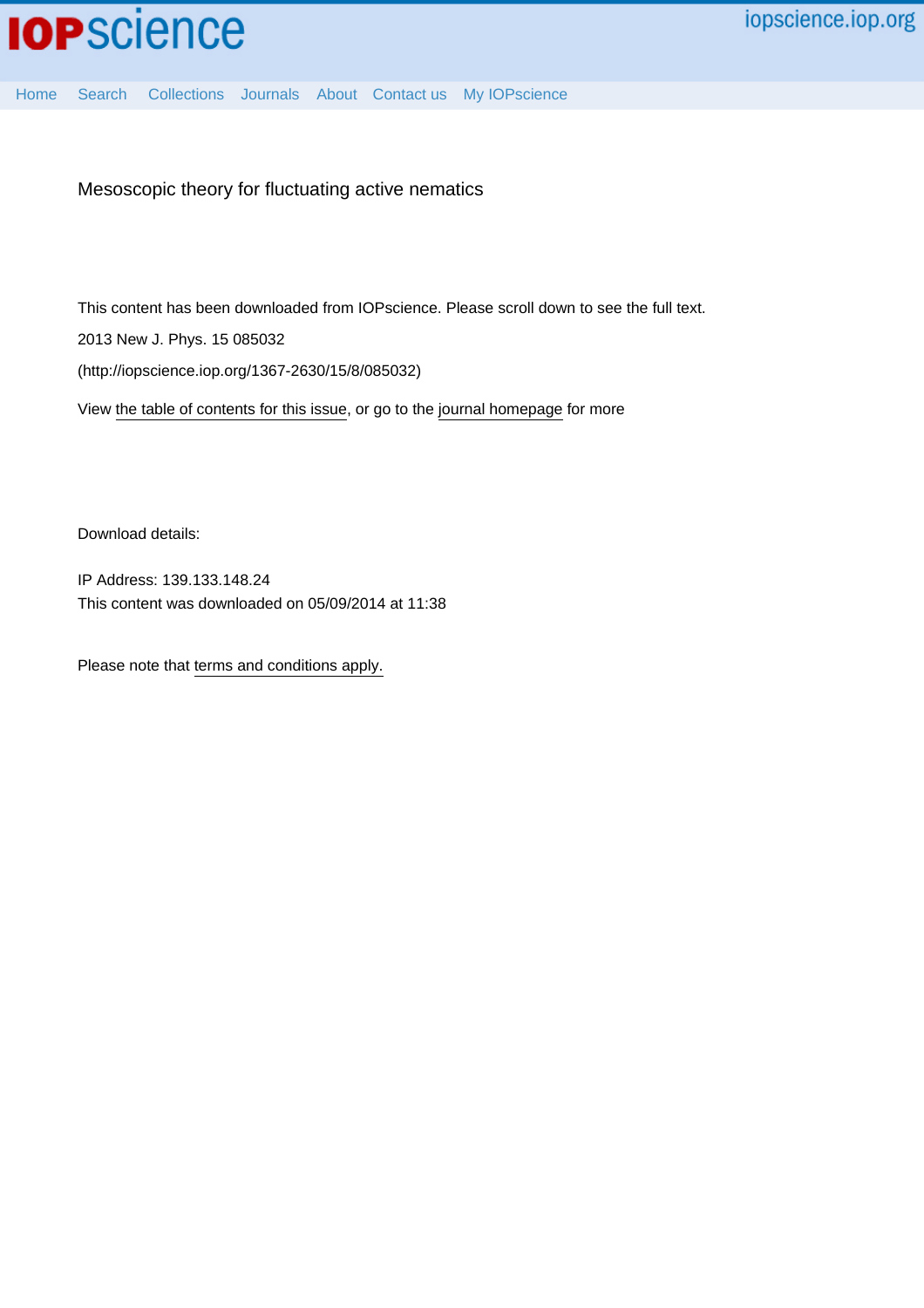# **New Journal of Physics**

The open access iournal for physics

# **Mesoscopic theory for fluctuating active nematics**

# Eric Bertin<sup>1,2</sup>, Hugues Chaté<sup>2,3,4,9</sup>, Francesco Ginelli<sup>5</sup>, **Shradha Mishra**<sup>6</sup> **, Anton Peshkov**2,3,<sup>4</sup> **and Sriram Ramaswamy**2,7,<sup>8</sup>

 $1$  Université de Lyon, Laboratoire de Physique, ENS Lyon, CNRS, 46 Allée d'Italie, F-69007 Lyon, France

 $2$  Max Planck Institute for the Physics of Complex Systems, Nöthnitzer Straße 38, D-01187 Dresden, Germany

<sup>3</sup> Service de Physique de l'Etat Condensé, CEA-Saclay, URA 2464 CNRS, F-91191 Gif-sur-Yvette, France

<sup>4</sup> LPTMC, CNRS-UMR 7600, Université Pierre et Marie Curie, F-75252 Paris, France

<sup>5</sup> SUPA, Department of Physics and Institute for Complex Systems and Mathematical Biology, King's College, University of Aberdeen, Aberdeen AB24 3UE, UK

<sup>6</sup> Department of Physics and Meteorology, Indian Institute of Technology Kharagpur, Kharagpur 721 302, India

<sup>7</sup> TIFR Centre for Interdisciplinary Sciences, Tata Institute of Fundamental Research, 21 Brundavan Colony, Narsingi, Hyderabad 500 075, India E-mail: [hugues.chate@cea.fr](mailto:hugues.chate@cea.fr)

*New Journal of Physics* **15** (2013) 085032 (27pp) Received 3 May 2013 Published 28 August 2013 Online at <http://www.njp.org/> doi:10.1088/1367-2630/15/8/085032

**Abstract.** The term active nematics designates systems in which apolar elongated particles spend energy to move randomly along their axis and interact by inelastic collisions in the presence of noise. Starting from a simple Vicsekstyle model for active nematics, we derive a mesoscopic theory, complete with effective multiplicative noise terms, using a combination of kinetic theory and Itô calculus approaches. The stochastic partial differential equations thus obtained

<sup>8</sup> On leave from Department of Physics, Indian Institute of Science, Bangalore 560 012 India.

<sup>&</sup>lt;sup>9</sup> Author to whom any correspondence should be addressed.

Content from this work may be used under the terms of the [Creative Commons Attribution 3.0 licence.](http://creativecommons.org/licenses/by/3.0) ⊕  $\left($ cc Any further distribution of this work must maintain attribution to the author(s) and the title of the work, journal citation and DOI.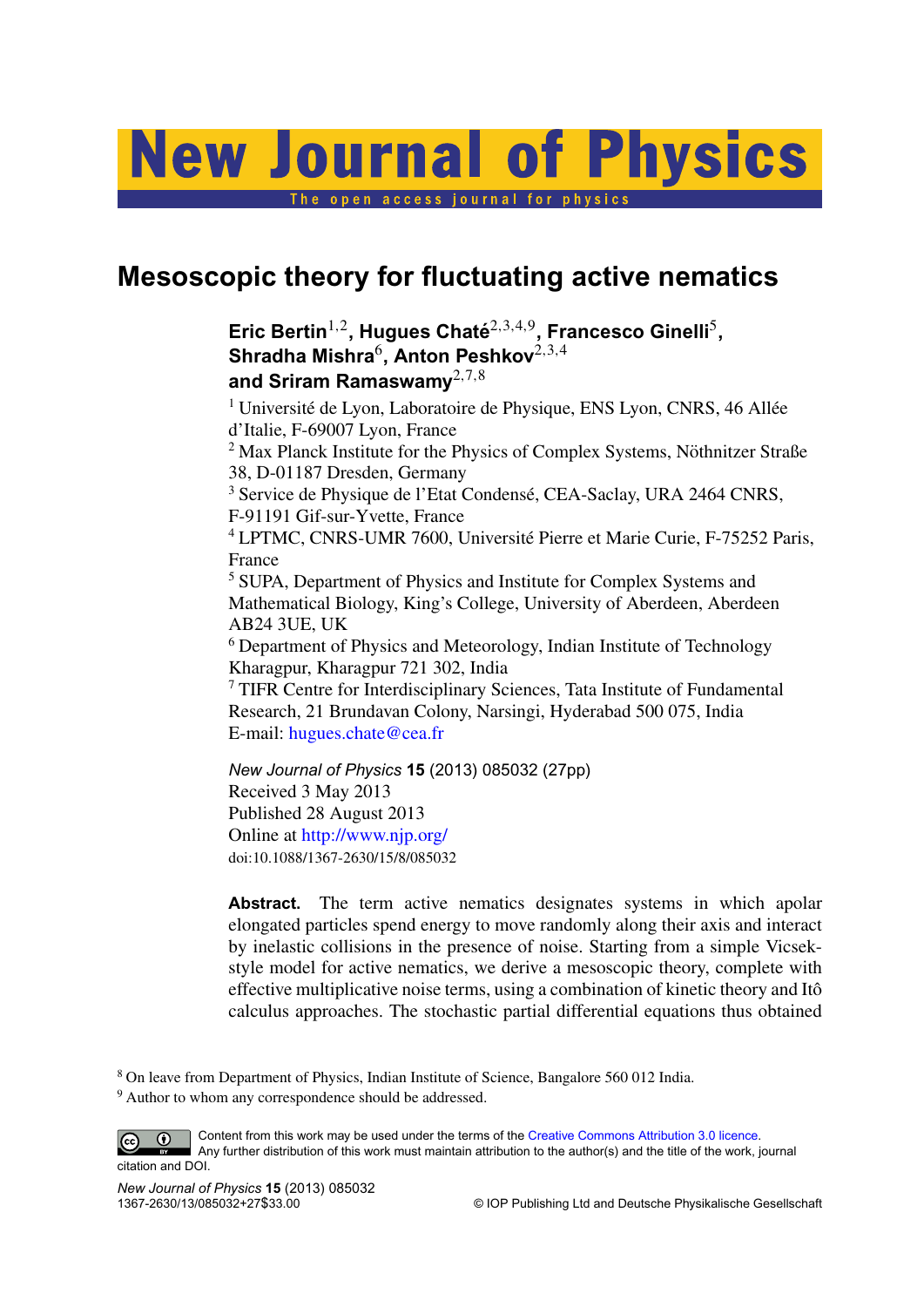are shown to recover the key terms argued in Ramaswamy *et al* (2003 *Europhys. Lett.* **62** 196) to be at the origin of anomalous number fluctuations and long-range correlations. Their deterministic part is studied analytically, and is shown to give rise to the long-wavelength instability at onset of nematic order (see Shi X and Ma Y 2010 arXiv:1011.5408). The corresponding nonlinear density-segregated band solution is given in a closed form.

# **Contents**

|                                | 1. Introduction                                             |                                                                                                                                                                                                                               | $\overline{2}$ |
|--------------------------------|-------------------------------------------------------------|-------------------------------------------------------------------------------------------------------------------------------------------------------------------------------------------------------------------------------|----------------|
|                                | 2. Kinetic approach                                         |                                                                                                                                                                                                                               | 3              |
|                                |                                                             |                                                                                                                                                                                                                               | $\overline{3}$ |
|                                |                                                             | 2.2. Timescales and lengthscales expansion in the set of the set of the set of the set of the set of the set of the set of the set of the set of the set of the set of the set of the set of the set of the set of the set of | $\overline{4}$ |
|                                | 2.3.                                                        |                                                                                                                                                                                                                               | 5              |
|                                |                                                             |                                                                                                                                                                                                                               | 6              |
|                                |                                                             |                                                                                                                                                                                                                               | 9              |
| 3. Linear stability analysis   |                                                             |                                                                                                                                                                                                                               | 11             |
|                                | 3.1.                                                        |                                                                                                                                                                                                                               | 11             |
|                                | 3.2.                                                        |                                                                                                                                                                                                                               | 12             |
|                                |                                                             | 4. Inhomogeneous solution                                                                                                                                                                                                     | 13             |
| <b>5.</b> Langevin formulation |                                                             |                                                                                                                                                                                                                               | 15             |
|                                |                                                             |                                                                                                                                                                                                                               | 16             |
|                                |                                                             |                                                                                                                                                                                                                               | 17             |
|                                |                                                             | <b>6.</b> Conclusions                                                                                                                                                                                                         | 20             |
|                                | <b>Acknowledgments</b>                                      |                                                                                                                                                                                                                               |                |
|                                | Appendix A. Fourier expansion of the master equation        |                                                                                                                                                                                                                               |                |
|                                |                                                             |                                                                                                                                                                                                                               |                |
|                                | Appendix B. Curvature-induced current and equilibrium limit |                                                                                                                                                                                                                               |                |
|                                | Appendix C. Correlation of the nematic field fluctuations   |                                                                                                                                                                                                                               |                |
|                                | <b>References</b>                                           |                                                                                                                                                                                                                               |                |

# **1. Introduction**

The study of collective properties of systems of interacting active particles  $[1-3]$  is currently attracting a great deal of interest. In active matter, particles extract energy from their surrounding and dissipate it to propel themselves in some coherent way in a viscous fluid and/or over a dissipative substrate. In this last case, or whenever hydrodynamic effects can be neglected, physicists speak of 'dry active matter' [\[3\]](#page-26-0). Systems as diverse as animal flocks [\[4–6\]](#page-26-0), human crowds [\[7,](#page-26-0) [8\]](#page-26-0), subcellular proteins [\[9\]](#page-26-0), bacterial colonies [\[10\]](#page-26-0) and driven granular matter [\[11–13\]](#page-26-0) have been described in this framework.

In the context of dry active matter, there is now some consensus in the physics community that minimal models such as the celebrated Vicsek model [\[14,](#page-26-0) [15\]](#page-26-0) play a crucial role, since they stand as simple representatives of universality classes which have started to emerge from a combination of numerical and theoretical results: for instance, many different microscopic (particle) models have been shown to exhibit the same collective properties as the Vicsek model, and the continuous equation proposed by Toner and Tu [\[16\]](#page-26-0) is widely believed to account for its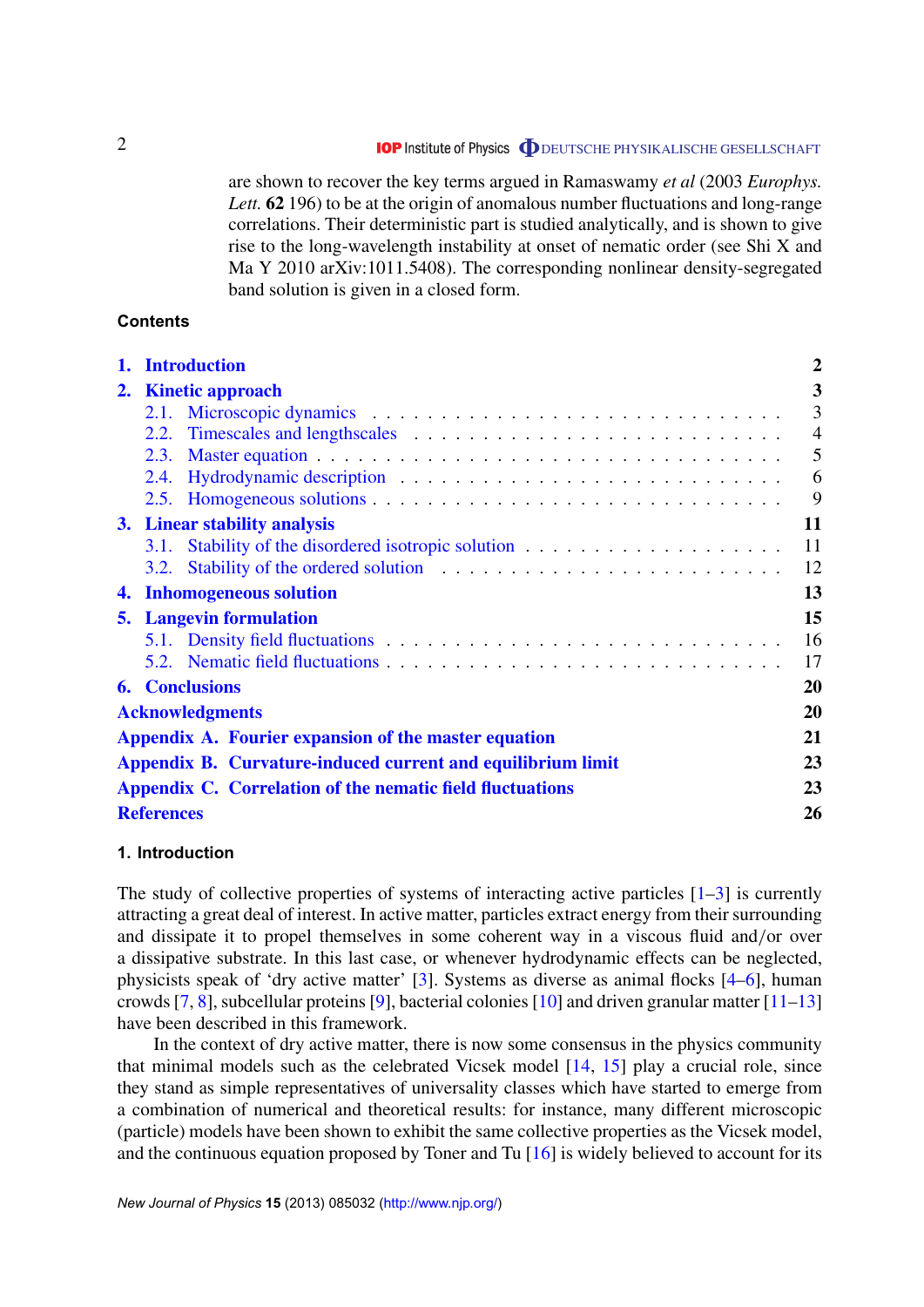<span id="page-3-0"></span>collective properties. Such hydrodynamic theories formulated at the mesoscopic level through stochastic partial differential equations (PDEs) are the natural framework to characterize and define universality classes.

In early approaches these mesoscopic theories have been built on the principle of including all that is not explicitly forbidden, retaining all leading terms (in a gradient expansion sense) allowed by symmetries and conservation laws [\[16,](#page-26-0) [17\]](#page-26-0). This grants access to the general structure of these equations and has been successful in describing relevant features of active matter systems such as their anomalously large number density fluctuations [\[12,](#page-26-0) [13,](#page-26-0) [16,](#page-26-0) [18\]](#page-26-0). Despite the attractions of a gradient expansion, it typically contains many transport coefficients of unknown dependence on microscopic control parameters and hydrodynamic fields such as local density. Moreover, the dependence of the noise terms on the dynamical fields in such equations remains arbitrary, and frequently neglected, whereas it could have profound consequences for important phenomena such as spontaneous segregation, clustering and interface dynamics.

Ideally, thus, one would be able to derive well-behaved mesoscopic theories using a systematic procedure starting from a given microscopic model. Kinetic-theory-like approaches [\[19–23\]](#page-26-0) go one step toward this goal, by allowing one to compute hydrodynamic transport coefficients and nonlinear terms. One of the most successful versions is arguably the 'Boltzmann–Ginzburg–Landau' (BGL) framework recently put forward by some of us [\[24,](#page-26-0) [25\]](#page-26-0), where, in the spirit of weakly nonlinear analysis, one performs well-controlled expansions in the vicinity of ordering transitions. Kinetic approaches alone thus yield good deterministic 'mean-field' equations but one still needs to 'reintroduce' fluctuations in order to get *bona fide* mesoscopic descriptions.

In this work, we show how this complete program can be achieved for the case of active nematics, i.e. systems where particles are energized individually but not really self-*propelled*, moving along the axis of the nematic degree of freedom they carry, with equal probability forward or back (think of shaken apolar rods aligning by inelastic collisions [\[12\]](#page-26-0)). Starting from the Vicsek-style model for active nematics introduced in [\[26\]](#page-27-0), we formulate a version of the BGL scheme mentioned above adapted to problems dominated by diffusion, derive the corresponding hydrodynamic equations and study their homogeneous and inhomogeneous solutions. In a last section, we show how these equations can be complemented by appropriate noise terms using a direct coarse-graining approach.

#### **2. Kinetic approach**

#### *2.1. Microscopic dynamics*

We consider the microscopic model for active nematics of [\[26\]](#page-27-0) in two space dimensions. This Vicsek-style model can be thought of as a minimal model for a single layer of vibrated granular rods [\[12\]](#page-26-0) although it does not deal explicitly with any volume exclusion forces. Here, rather, pointwise particles  $j = 1, ..., N$  are characterized by their position  $\mathbf{x}_j^t$  and an axial direction  $\theta_j^t \in [-\pi/2, \pi/2]$ . They interact synchronously with all neighboring particles situated within distance  $r_0$  in a characteristic driven-overdamped dynamics implemented at discrete timesteps  $\Delta t$ :

$$
\theta_j^{t+\Delta t} = \frac{1}{2} \text{Arg} \left[ \sum_{k \in V_j} e^{i2\theta_k^t} \right] + \psi_j^t,
$$
\n(1)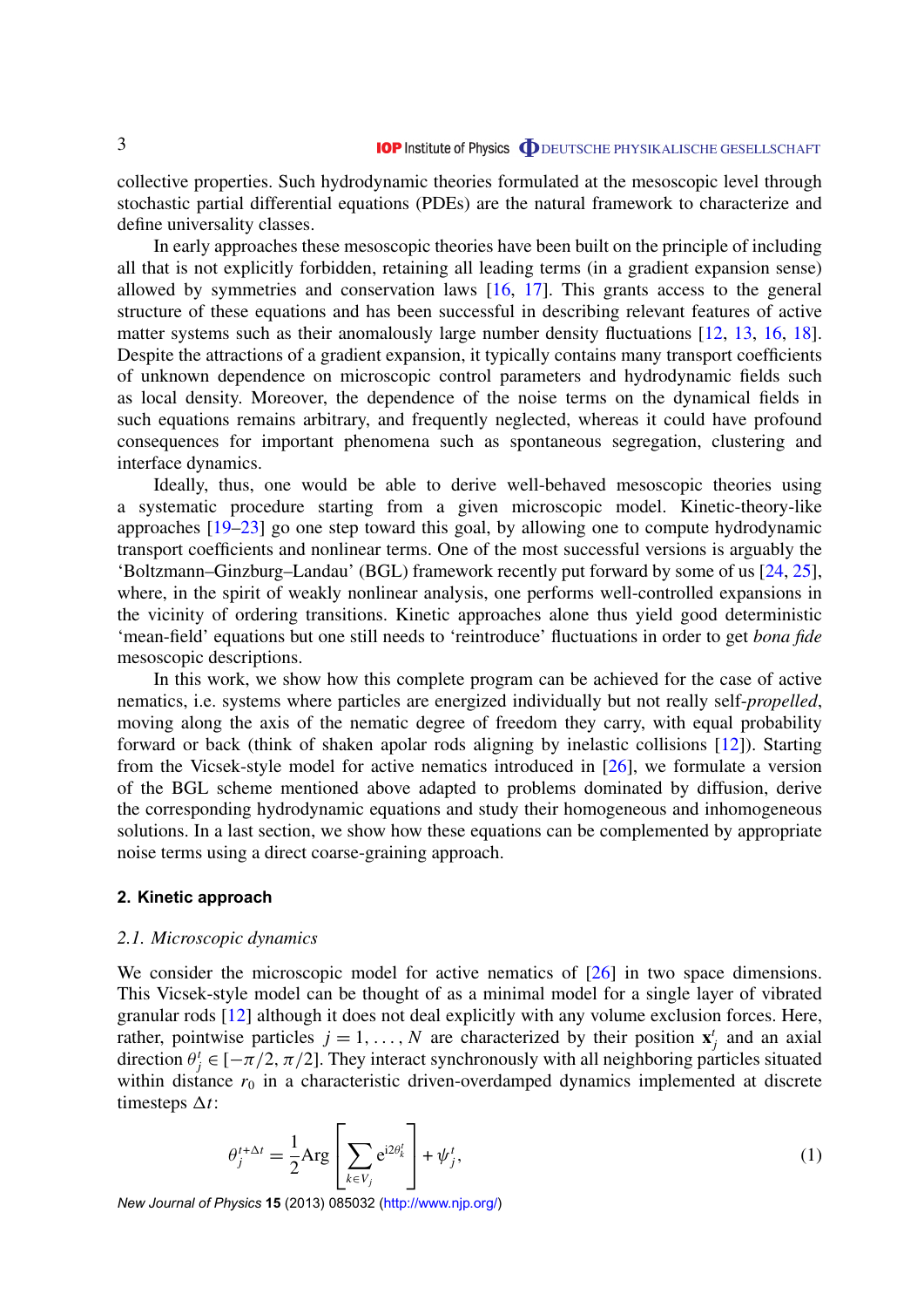**IOP** Institute of Physics **ODEUTSCHE PHYSIKALISCHE GESELLSCHAFT** 

$$
\mathbf{x}_{j}^{t+\Delta t} = \mathbf{x}_{j}^{t} + d_{0} \kappa_{j}^{t} \hat{\mathbf{n}}_{j}^{t},
$$
\n
$$
(2)
$$

<span id="page-4-0"></span>where  $V_j$  is the neighborhood of particle *j*,  $d_0 < r_0$  is the elementary displacement,  $\hat{\mathbf{n}}_j^t \equiv$  $(\cos \theta_j^t, \sin \theta_j^t)^T$  is the nematic director and  $\psi$  and  $\kappa$  are two white noises: the random angle  $\psi_j^t$ , familiar of Vicsek-style models, is drawn from a symmetric distribution  $\tilde{P}_{\eta}(\psi)$  of variance  $\eta^2$ , and the zero average bimodal noise  $\kappa^t_j = \pm 1$  determines the actual orientation of motion. Both noises are delta correlated, namely  $\langle \kappa_j^t \kappa_k^{t'} \rangle$  $\langle \psi_j^t \psi_k^{t'} \rangle$  $\langle k \rangle \sim \delta_{tt'} \delta_{jk}$ . Note that the factor 2 in the exponential terms of equation [\(1\)](#page-3-0) implements an alignment interaction which fulfills the nematic symmetry  $\theta \to \theta + \pi$ . In other words, particles align their axial direction but do not carry any polar orientation.

In the following, we adopt the convention  $[\hat{\mathbf{n}}\hat{\mathbf{n}}]_{\alpha\beta} \equiv \hat{n}_{\alpha}\hat{n}_{\beta}$  and label coordinates by greek indices,  $\alpha$ ,  $\beta$ , ... = 1, 2, summing over repeated indices.

#### *2.2. Timescales and lengthscales*

We consider low density systems in which particles, at a given time, are either non-interacting or involved in a binary interaction. In this dilute limit we can neglect interactions between more than two particles. We also treat interactions as collision-like events, with the mean intercollision time

$$
\tau_{\text{free}} \approx \frac{\tau_{\text{d}}}{d_0^2 \,\rho_0},\tag{3}
$$

where  $\rho_0$  is the global particle density and  $\tau_d$  is the shortest microscopic timescale of the dynamics, associated to the inversion of the rods direction of motion  $\tau_d \sim \Delta t$ . This intercollision time is much larger than the collision timescale

$$
\tau_{\text{coll}} \approx \tau_{\text{d}} \left(\frac{r_0}{d_0}\right)^2. \tag{4}
$$

For driven granular rods,  $\tau_d$  may be thought of as the inverse of the shaking frequency, and for typical parameters it is much smaller than both the collision ( $\tau_{\text{coll}}$ ) and the mean intercollision ( $\tau_{\text{free}}$ ) timescales; at low enough densities  $\tau_d \ll \tau_{\text{coll}} \ll \tau_{\text{free}}$ . Note that the timescales (4)–(3) are different from the ones characteristic of ballistic dynamics [\[20\]](#page-26-0).

To develop a kinetic approach we consider a mesoscopic timescale  $\tau_B$  such that  $\tau_{coll} \ll$  $\tau_{\rm B} \ll \tau_{\rm free}$ . As a consequence, we will treat the inversion of the direction of motion as a noisy term through Itô stochastic calculus  $[27]$  $[27]$ . We also consider a mesoscopic coarse-graining lengthscale  $\ell_B$  which, while being much smaller than the system size *L*, is larger than the microscopic scales, such as the step-size  $d_0$ , the mean interparticle distance  $\rho_0^{-1/2}$  $\int_0^{-1/2}$  and the interaction range  $r_0$ . To summarize, in a dilute system one has

$$
\tau_{\rm d} \ll \tau_{\rm d} \left(\frac{r_0}{d_0}\right)^2 \ll \tau_{\rm B} \ll \frac{\tau_{\rm d}}{d_0^2 \rho_0} \tag{5}
$$

and

$$
d_0 < r_0 \ll \frac{1}{\sqrt{\rho_0}} \ll \ell_B \ll L,\tag{6}
$$

where we have made explicit the condition that the typical coarse-graining lengthscale  $\ell_B$  is such that many particles are contained in a box of linear size  $\ell_B$ , that is  $\rho_0 \ell_B^2 \gg 1$ .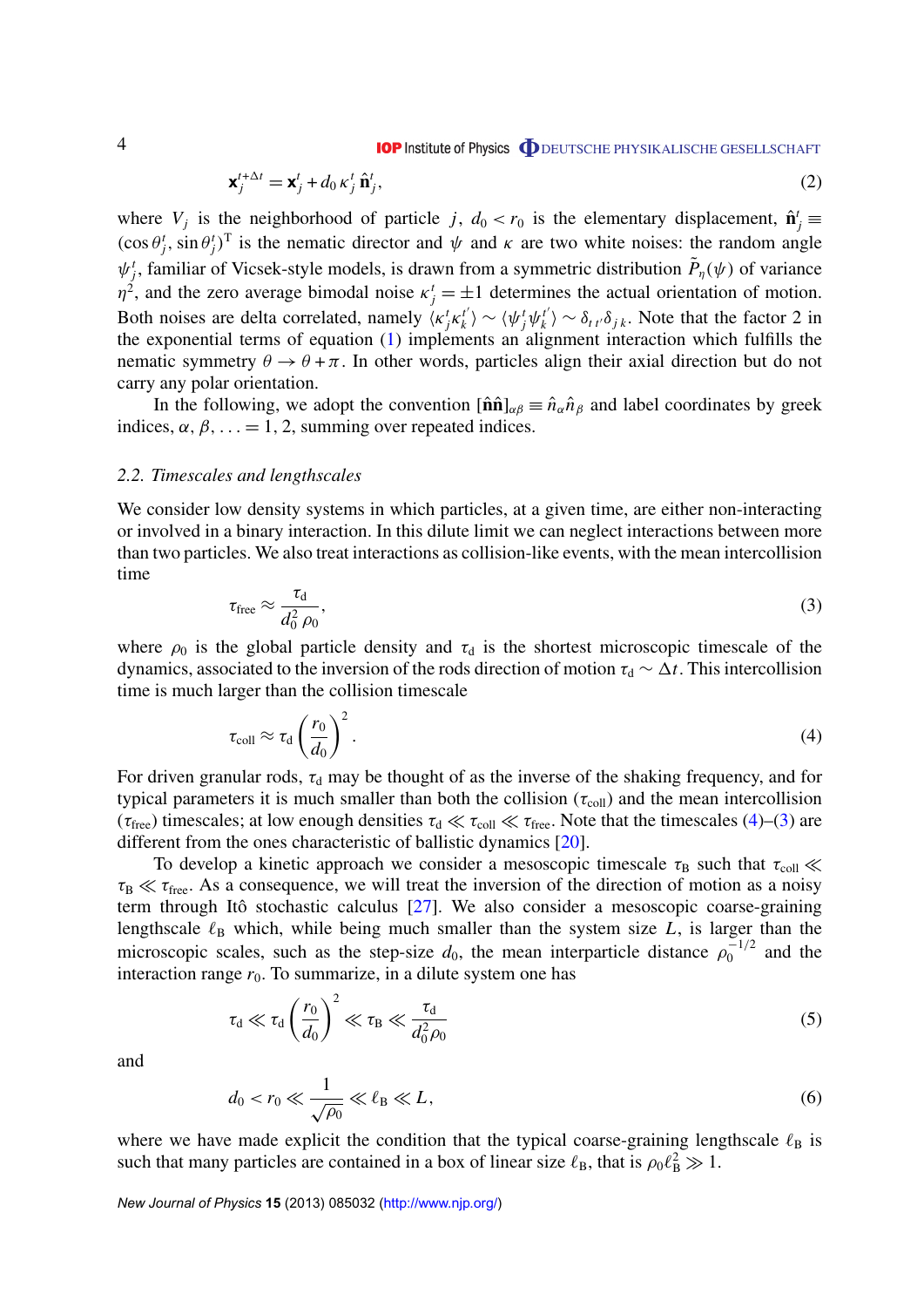#### <span id="page-5-0"></span>*2.3. Master equation*

We now write down a Boltzmann-like master equation in terms of the single particle probability distribution  $f$  (**x**,  $\theta$ ,  $t$ ), with  $-\frac{\pi}{2} < \theta \le \frac{\pi}{2}$  $\frac{\pi}{2}$ , evolving over the timescale  $\Delta t \approx \tau_{\rm B}$ . The minimal spatial resolution is such that many particles are contained in a spatial volume  $d^2x$  centered around the position **x**. Moreover, we consider a dilute system, so that interactions (collisions) between particles are sufficiently rare to justify (i) *binary interactions* (as explained above, particles then either self-diffuse or experience noisy binary, collision-like interactions), (ii) decorrelation of the orientation between successive binary collisions of the same pair of particles, that is  $f_2(\mathbf{x}, \theta_1, \theta_2, t) \approx f(\mathbf{x}, \theta_1, t) f(\mathbf{x}, \theta_2, t)$ .

We first omit collisions and angular diffusion, only considering equation [\(2\)](#page-4-0) to get

$$
f(\mathbf{x}, \theta, t + \Delta t) = \frac{1}{2} [f(\mathbf{x} + \hat{\mathbf{n}}(\theta) d_0, \theta, t) + f(\mathbf{x} - \hat{\mathbf{n}}(\theta) d_0, \theta, t)],
$$
\n(7)

where we have considered that a particle moves along one of the two orientations of  $\hat{\bf{n}}$  with equal probability. On the mesoscopic timescale  $\tau_B \gg \tau_d \sim \Delta t$ , Itô calculus [[27\]](#page-27-0) to second order gives

$$
\partial_t f(\mathbf{x}, \theta, t) = D_0 \partial_\alpha \partial_\beta [\hat{n}_\alpha(\theta) \hat{n}_\beta(\theta) f(\mathbf{x}, \theta, t)],
$$
\n(8)

where

$$
D_0 = \frac{d_0^2}{2\tau_d} \tag{9}
$$

is the microscopic diffusion parameter.

To account for angular diffusion and binary collisions, the appropriate integrals need to be added to the right-hand side of equation (8):

$$
\partial_t f(\mathbf{x}, \theta, t) = D_0 \, \partial_\alpha \partial_\beta [\hat{n}_\alpha(\theta) \hat{n}_\beta(\theta) f(\mathbf{x}, \theta, t)] + I_{\text{diff}}[f] + I_{\text{coll}}[f, f]. \tag{10}
$$

The diffusion integral describes self-diffusion which takes place at a rate  $\lambda \approx 1/\tau_d$ 

$$
I_{\text{diff}}[f] = -\lambda f(\theta) + \lambda \int_{-\pi/2}^{\pi/2} d\theta' f(\theta') \int_{-\infty}^{\infty} d\zeta P(\zeta) \, \delta_{\pi}(\theta' - \theta + \zeta), \tag{11}
$$

where we used the simplified notation  $f(\theta) \equiv f(\mathbf{x}, \theta, t)$ ,  $\delta_{\pi}$  is a generalized Dirac delta imposing that the argument is equal to zero modulo  $\pi$  and  $P(\zeta)$  is a symmetric noise distribution of variance  $\sigma^2$ , corresponding to the effective noise arising at the timescale  $\tau_B$  from the sum of the microscopic stochastic contributions to angular dynamics.

Binary collisions are described by

$$
I_{\text{coll}}[f, f] = -f(\theta) \int_{-\pi/2}^{\pi/2} d\theta' f(\theta') K(\theta, \theta')
$$
  
+ 
$$
\int_{-\pi/2}^{\pi/2} d\theta_1 \int_{-\pi/2}^{\pi/2} d\theta_2 f(\theta_1) K(\theta_1, \theta_2) f(\theta_2) \int_{-\infty}^{\infty} d\zeta P(\zeta) \delta_{\pi} (\Psi(\theta_1, \theta_2) - \theta + \zeta), \quad (12)
$$

where, for the sake of simplicity, we have used the same noise distribution  $P(\zeta)$  as in the self-diffusion integral, and the out-coming angle  $\Psi$  from deterministic binary collisions is, for  $-\frac{\pi}{2} < \theta_1, \theta_2 \leqslant \frac{\pi}{2}$  $\frac{\pi}{2}$ ,

$$
\Psi(\theta_1, \theta_2) = \frac{1}{2}(\theta_1 + \theta_2) + h(\theta_1 - \theta_2) \quad \text{with } h(\theta) = \begin{cases} 0 & \text{if } |\theta| \leq \frac{\pi}{2}, \\ \frac{\pi}{2} & \text{if } \frac{\pi}{2} < |\theta| \leq \pi. \end{cases} \tag{13}
$$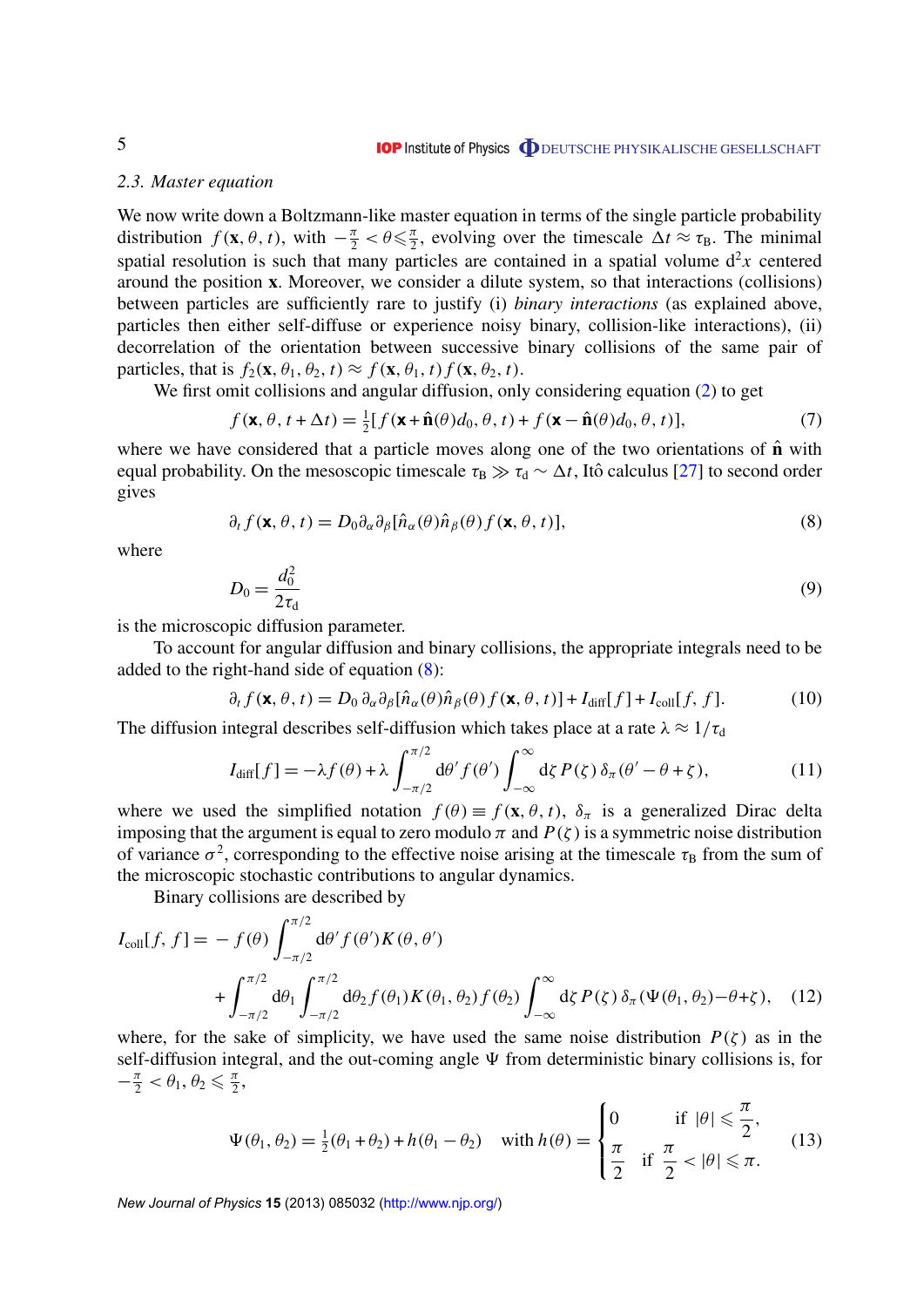<span id="page-6-0"></span>Note that the role of the function  $h(\theta)$  is to ensure that  $\Psi(\theta_1, \theta_2)$  is  $\pi$ -periodic with respect to  $\theta_1$  and  $\theta_2$  independently, as dictated by the nematic symmetry of the system. The collision kernel  $K(\theta_1, \theta_2)$ , i.e. the number of collisions per unit time and volume, is calculated as follows, modifying the standard collision kernel of kinetic theory to take into account the fact that active nematic particles can move either along  $\hat{\bf{n}}$  or − $\hat{\bf{n}}$  [\[19,](#page-26-0) [20,](#page-26-0) [28\]](#page-27-0). Consider two particles with nematic axis  $\hat{\mathbf{n}}(\theta)$  and  $\hat{\mathbf{n}}(\theta')$  located in the volume  $d^2x$  centered around position **x**. In the reference frame of the first particle the second one diffuses either along the  $|\hat{\bf n}(\theta) - \hat{\bf n}(\theta')|$  or the  $|\hat{\mathbf{n}}(\theta) + \hat{\mathbf{n}}(\theta')|$  nematic axis. In unit time, taking into account the characteristic timescales  $\tau_d$  and step-size  $d_0$  of its motion, it sweeps a surface (its cross section, which is conserved going back to the lab reference frame) equal to

$$
K(\theta, \theta') = \frac{r_0 d_0}{\tau_d} [|\hat{\mathbf{n}}(\theta) - \hat{\mathbf{n}}(\theta')| + |\hat{\mathbf{n}}(\theta) + \hat{\mathbf{n}}(\theta')|]
$$
  
=  $2\alpha_0 \left[ \left| \sin \frac{\theta - \theta'}{2} \right| + \left| \cos \frac{\theta - \theta'}{2} \right| \right],$  (14)

where we have introduced the microscopic collision parameter

$$
\alpha_0 = \frac{r_0 d_0}{\tau_d}.\tag{15}
$$

Note that  $K(\theta, \theta') \equiv \tilde{K}(\theta - \theta')$  is an even function of the difference  $(\theta - \theta')$ , and fulfills the nematic symmetry, being invariant under rotation of either angle by  $\pi$ .

Before proceeding to derive hydrodynamic equations, we simplify all notations by rescaling time  $\tilde{t} = \lambda t = t/\tau_d$  and space  $\tilde{x} = \frac{\sqrt{2}}{d\rho}$  $\frac{\sqrt{2}}{d_0}$  x. As in [\[24,](#page-26-0) [25\]](#page-26-0) we also set the collision surface  $S = 2r_0d_0$  to 1 by a global rescaling of the one-particle probability density f, without loss of generality. This amounts to set  $\lambda = 1$ ,  $D_0 = 1$  and  $2\alpha_0 = 1$ , so that, dropping the tildes, our Boltzmann-like master equation now depends only on the global density  $\rho_0$  and the noise intensity  $\sigma$ .

#### *2.4. Hydrodynamic description*

In two spatial dimensions, hydrodynamic fields can be obtained by expanding the single particle probability density *f* in Fourier series of its angular variable  $\theta \in [-\pi/2, \pi/2]$ :<sup>10</sup>

$$
f(\mathbf{x}, \theta, t) = \frac{1}{\pi} \sum_{k=-\infty}^{k=\infty} \hat{f}_k(\mathbf{x}, t) e^{-i2k\theta}
$$
(16)

and

$$
\hat{f}_k(\mathbf{x}, t) = \int_{-\pi/2}^{\pi/2} d\theta f(\mathbf{x}, \theta, t) e^{i2k\theta}.
$$
\n(17)

The number density and the density-weighted nematic tensor field  $\mathbf{w} \equiv \rho \mathbf{Q}$  are then given by

$$
\rho(\mathbf{x}, t) = \int_{-\pi/2}^{\pi/2} d\theta f(\mathbf{x}, \theta, t) = \hat{f}_0(\mathbf{x}, t)
$$
\n(18)

<sup>10</sup> These *k*-modes are equivalent to even harmonics if one would define particles orientation in  $[-\pi, \pi]$  in spite of the symmetry under rotations by  $\pi$  (with odd ones being zero by symmetry).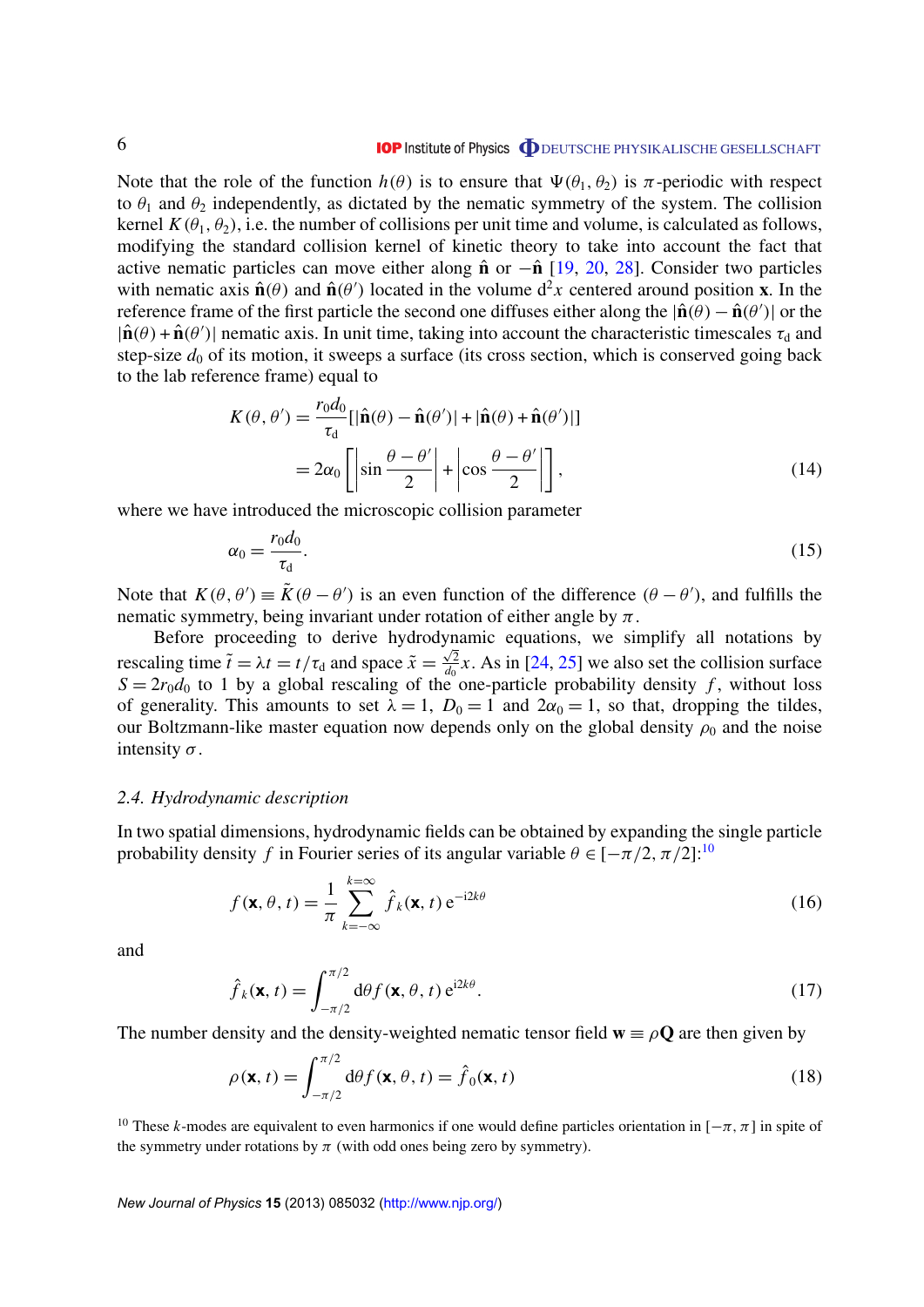**IOP** Institute of Physics **ODEUTSCHE PHYSIKALISCHE GESELLSCHAFT** 

<span id="page-7-0"></span>and

$$
w_{11}(\mathbf{x}, t) = -w_{22}(\mathbf{x}, t) = \frac{1}{2} \int_{-\pi/2}^{\pi/2} d\theta f(\mathbf{x}, \theta, t) \cos(2\theta) = \frac{1}{2} \text{Re}\hat{f}_1(\mathbf{x}, t), \quad (19)
$$

$$
w_{12}(\mathbf{x}, t) = w_{21}(\mathbf{x}, t) = \frac{1}{2} \int_{-\pi/2}^{\pi/2} d\theta f(\mathbf{x}, \theta, t) \sin(2\theta) = \frac{1}{2} \text{Im} \hat{f}_1(\mathbf{x}, t).
$$
 (20)

Note that when  $\text{Im}\hat{f}_1 = 0$  the nematic field is aligned either along the *x* (Re $\hat{f}_1 > 0$ ) or the *y*  $(Re \hat{f}_1 < 0)$  axis.

Injecting the Fourier expansion  $(16)$  in the master equation  $(10)$ , one gets, after some lengthy calculations detailed in appendix [A,](#page-20-0) the infinite hierarchy:

$$
\partial_t \hat{f}_k(\mathbf{x}, t) = \frac{1}{2} \Delta \hat{f}_k(\mathbf{x}, t) + \frac{1}{4} (\nabla^{*2} \hat{f}_{k+1} + \nabla^2 \hat{f}_{k-1}) + [\hat{P}_k - 1] \hat{f}_k(\mathbf{x}, t)
$$

$$
+ \frac{1}{\pi} \sum_q \hat{f}_q(\mathbf{x}, t) \hat{f}_{k-q}(\mathbf{x}, t) \left[ \hat{P}_k \hat{J}_{k,q} - \frac{4}{1 - 16q^2} \right],
$$
(21)

where  $\hat{P}_k$  is the Fourier transform of the noise distribution  $P(\zeta)$  (namely,  $\hat{P}_k =$  $\int_{-\infty}^{\infty} d\zeta P(\zeta) e^{i2k\zeta}$  and

$$
\hat{J}_{k,q} = 4 \frac{1 + 2\sqrt{2}(2q - k)(-1)^q \sin\left(\frac{k\pi}{2}\right)}{1 - 4(2q - k)^2}
$$
\n(22)

and we have introduced the following 'complex' operators

$$
\nabla \equiv \partial_x + i\partial_y,
$$
  
\n
$$
\nabla^* \equiv \partial_x - i\partial_y,
$$
  
\n
$$
\Delta \equiv \nabla \nabla^*,
$$
  
\n
$$
\nabla^2 \equiv \nabla \nabla,
$$
  
\n
$$
\nabla^{*2} \equiv \nabla^* \nabla^*.
$$

The equation at order  $k = 0$  is thus expressed in the simple form

$$
\partial_t \rho = \frac{1}{2} \Delta \rho + \frac{1}{2} \text{Re}(\nabla^*^2 \hat{f}_1)
$$
\n(23)

and is nothing but the continuity equation for diffusive active matter with local anisotropy characterized by  $\hat{f}_1$ .

Equation (21) possesses a trivial, isotropic and homogeneous solution:  $\rho(\mathbf{x}, t) \equiv \hat{f}_0(\mathbf{x}, t)$  $\rho_0$  and  $\hat{f}_k(\mathbf{x}, t) = 0$  for  $|k| > 0$ . We are interested in a nematically ordered homogeneous solution which could eventually arise following some instability of the isotropic solution above. In analogy to the scaling ansatz used for polar particles [\[20,](#page-26-0) [25\]](#page-26-0), the interaction term in equation (21) suggests a simple scaling ansatz to close the infinite hierarchy of equations on  $\hat{f}_k(\mathbf{x}, t)$ . Near an instability threshold with continuous onset, Fourier coefficients should scale as  $\hat{f}_k(x, t) \sim \epsilon^{|k|}$  where  $\epsilon$  is a small parameter characterizing the distance to threshold. Moreover, the curvature induced current (last term of  $(23)$ ) also induces an order  $\epsilon$  variation in the density field,  $\rho(\mathbf{x}, t) - \rho_0 \sim \epsilon$ . Then, assuming spatial derivatives to be of order  $\epsilon$ , the request that all terms in equation (23) are of the same order also fixes the diffusive structure of the scaling of time and spatial gradients:  $\partial_t \sim \nabla^2 \sim \Delta \sim \epsilon^2$ .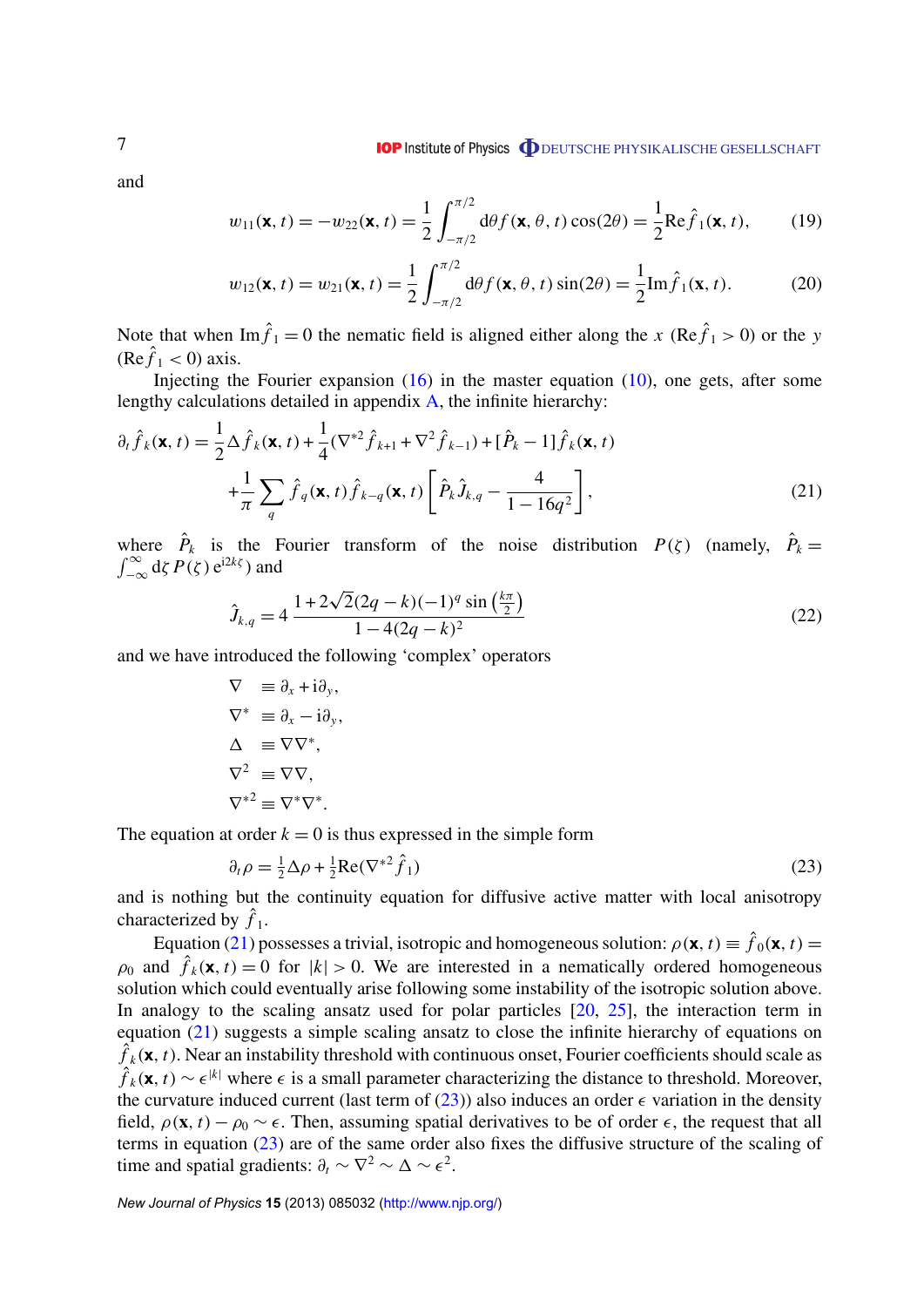<span id="page-8-0"></span>Using the above scaling ansatz, we proceed by discarding all terms appearing in  $(21)$  of order higher than  $\epsilon^3$ . For  $k = 1, 2$  we get

$$
\partial_t \hat{f}_1 = \frac{1}{2} \Delta \hat{f}_1 + \frac{1}{4} \nabla^2 \rho + a_1(\rho) \hat{f}_1 + b_1 \hat{f}_1^* \hat{f}_2 \tag{24}
$$

and

$$
0 = \frac{1}{4}\nabla^2 \hat{f}_1 - a_2(\rho)\hat{f}_2 + b_2\hat{f}_1^2,\tag{25}
$$

where the coefficients are

$$
a_1(\rho) = \frac{8}{3\pi} \left[ (2\sqrt{2} - 1)\hat{P}_1 - \frac{7}{5} \right] \rho - (1 - \hat{P}_1),
$$
\n(26)

$$
b_1 = \frac{8}{315\pi} [13 - 9\hat{P}_1(1 + 6\sqrt{2})],
$$
\n(27)

$$
a_2(\rho) = (1 - \hat{P}_2) + \frac{8}{3\pi} \left(\frac{\hat{P}_2}{5} + \frac{31}{21}\right) \rho
$$
 (28)

and

$$
b_2 = \frac{4}{\pi} \left( \frac{1}{15} + \hat{P}_2 \right).
$$
 (29)

Equation (25) shows that at this order  $\hat{f}_2$  is enslaved to  $\hat{f}_1$  (given that  $a_2 > 0$ ) and, further,

$$
a_2(\rho_0)\hat{f}_2 \approx \frac{1}{4}\nabla^2 \hat{f}_1 + b_2 \hat{f}_1^2,\tag{30}
$$

where the coefficient  $a_2$  is evaluated at the mean density  $\rho_0$ , since the  $\delta \rho = \rho - \rho_0$  corrections are of higher order. By substituting equations (25) into (24) one finally gets, neglecting the term  $\hat{f}_1^* \nabla^2 \hat{f}_1 \sim \epsilon^4,$ 

$$
\partial_t \hat{f}_1 = (\mu - \xi |\hat{f}_1|^2) \hat{f}_1 + \frac{1}{4} \nabla^2 \rho + \frac{1}{2} \Delta \hat{f}_1,\tag{31}
$$

where we have introduced the transport coefficients

$$
\mu = \frac{8}{3\pi} \left[ (2\sqrt{2} - 1)\hat{P}_1 - \frac{7}{5} \right] \rho - (1 - \hat{P}_1),\tag{32}
$$

$$
\xi = \frac{32\nu}{35\pi^2} \left[ \frac{1}{15} + \hat{P}_2 \right] \left[ (1 + 6\sqrt{2}) \hat{P}_1 - \frac{13}{9} \right]
$$
(33)

with 
$$
v = \left[\frac{8}{3\pi} \left(\frac{31}{21} + \frac{\hat{P}_2}{5}\right) \rho_0 + (1 - \hat{P}_2)\right]^{-1}
$$
. (34)

Note that the coefficient  $\xi$  is only a function of the average density  $\rho_0$ , as space and time dependent corrections are of order  $\epsilon^4$ . Note also that the coefficients  $\mu$  and  $\xi$  are exactly the same as those found for the nematic field equation of nematically aligning polar particles  $[25]^{11}$  $[25]^{11}$ .

<sup>11</sup> Note that in  $[25]$ , the equations obtained are not entirely correct: (i) there is a sign error and a misplaced factor  $\pi$  in the expression of  $\xi$ ; (ii) the term  $\frac{v}{4}\nabla^2 f_2$  should read  $\frac{v}{4}\Delta f_2$ , where  $\Delta$  is the Laplacian. In addition, let us emphasize that the Fourier coefficients  $\hat{P}_k$  have a different definition in [\[25\]](#page-26-0), due to the absence of global nematic symmetry:  $\hat{P}_k$  here corresponds to  $\hat{P}_{2k}$  in [\[25\]](#page-26-0), leading to (only apparent) differences.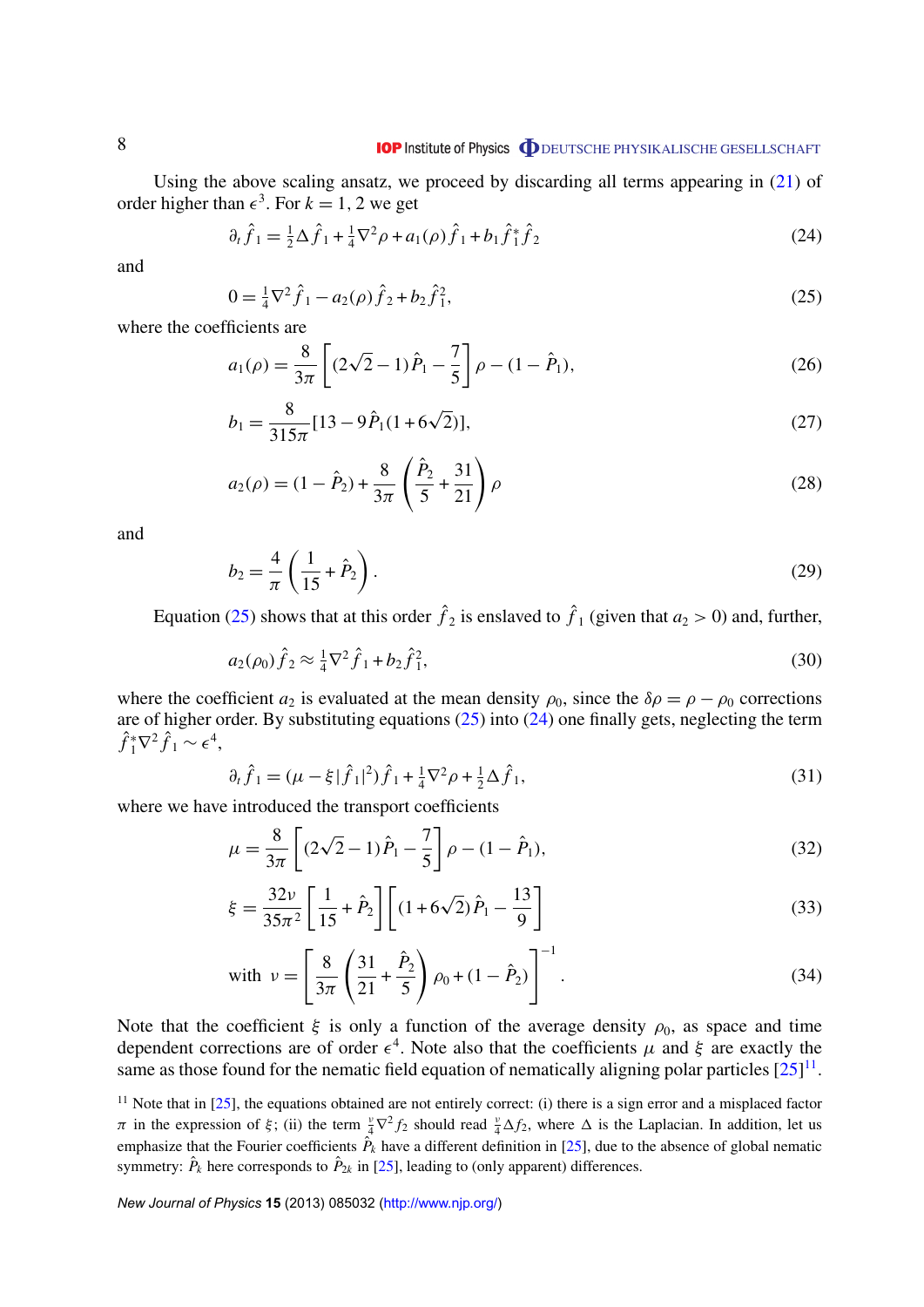<span id="page-9-0"></span>Equations [\(23\)](#page-7-0) and [\(31\)](#page-8-0) can be expressed in tensorial notation. To this aim, we introduce the linear differential operator Γ, such that  $\Gamma_{11} = -\Gamma_{22} \equiv \partial_1 \partial_1 - \partial_2 \partial_2$  and  $\Gamma_{12} = \Gamma_{21} \equiv 2\partial_1 \partial_2$ , and the Frobenius inner product  $\mathbf{A}:\mathbf{B} = A_{\alpha\beta}B_{\alpha\beta}$  (note that  $\mathbf{w}:\mathbf{w} = ||\mathbf{w}||^2$  and  $\mathbf{\Gamma}:\mathbf{w} = 2\partial_{\alpha}\partial_{\beta}w_{\alpha\beta}$ ). After some manipulation of the terms and the use of equations  $(19)$  and  $(20)$ , we obtain the hydrodynamic equations for the density and nematic field

$$
\partial_t \rho = \frac{1}{2} \Delta \rho + \frac{1}{2} (\Gamma : \mathbf{w}),\tag{35}
$$

$$
\partial_t \mathbf{w} = \mu \mathbf{w} - 2\xi \mathbf{w} (\mathbf{w} \cdot \mathbf{w}) + \frac{1}{2} \Delta \mathbf{w} + \frac{1}{8} \Gamma \rho.
$$
 (36)

Although the tensorial notation might be more familiar to some readers, it is in fact easier here to continue manipulating the complex field  $\hat{f}_1$  and the complex operators defined above. Moreover, in the following we drop the '<sup>^</sup>' superscript to ease notations. Note also that equations (35) and (36) were also derived from an apolar Vicsek-style model in [\[29\]](#page-27-0).

The parameter-free character of the Laplacian term in (36) means, consistently with our expansion in  $\epsilon$ , that the nematic phase of our system will be characterized by a single Frank constant [\[30\]](#page-27-0). The nonlinearities studied in [\[31\]](#page-27-0) are therefore also absent to this order. The last term in equation [\(23\)](#page-7-0) (or equation (35)), i.e.  $\frac{1}{2}$ Re  $(\nabla^2 f_1)$  (or  $\frac{1}{2}(\mathbf{\Gamma} : \mathbf{w})$ ), is a curvature induced current which couples the density and the nematic field. While its existence was first deduced from general principles [\[17\]](#page-26-0), here we have computed it directly from microscopic dynamics. Our calculations also give an exact expression for the corresponding transport coefficient, which is equal to the diffusive one (in equation  $(23)$  or  $(35)$ ), here set to  $1/2$  by our rescaling. In appendix [B,](#page-22-0) we show explicitly that this curvature-induced current originates from the coupling of orientation with motility.

We note finally that equations  $(35)$  and  $(36)$  are similar to those found by Baskaran and Marchetti [\[22\]](#page-26-0) but simpler, largely due to our simpler starting point.

#### *2.5. Homogeneous solutions*

From now on, we use for  $P(\zeta)$  a centered Gaussian distribution of variance  $\sigma^2$ , in which case  $\hat{P}_k = e^{-2k^2\sigma^2}$ . The linear stability with respect to homogeneous perturbations of the disordered solution  $\rho(\mathbf{x}, t) = \rho_0$ ,  $\hat{f}_1(\mathbf{x}, t) = 0$  is given by the sign of  $\mu(\rho_0)$  which yields the basic transition line

$$
\sigma_{t} = \sqrt{\frac{1}{2} \ln \left[ 5 \frac{8(2\sqrt{2} - 1)\rho_0 + 3\pi}{56\rho_0 + 15\pi} \right]}.
$$
\n(37)

Note that in the dilute limit  $\rho_0 \ll 1$ , where the equations have been derived, one has  $\sigma_t \sim \sqrt{\rho_0}$ .

For  $\sigma < \sigma_t$ ,  $\mu > 0$ , and the homogeneous nematically ordered solution

$$
|f_1| = \sqrt{\frac{\mu}{\xi}}\tag{38}
$$

exists and is stable w.r.t. homogeneous perturbations. The critical line is shown in figure  $1(a)$  $1(a)$ (black solid line). Note that for  $\sigma < \sigma_t$ , all transport coefficients [\(32\)](#page-8-0)–[\(34\)](#page-8-0) are positive. This will be useful in the rest of the paper.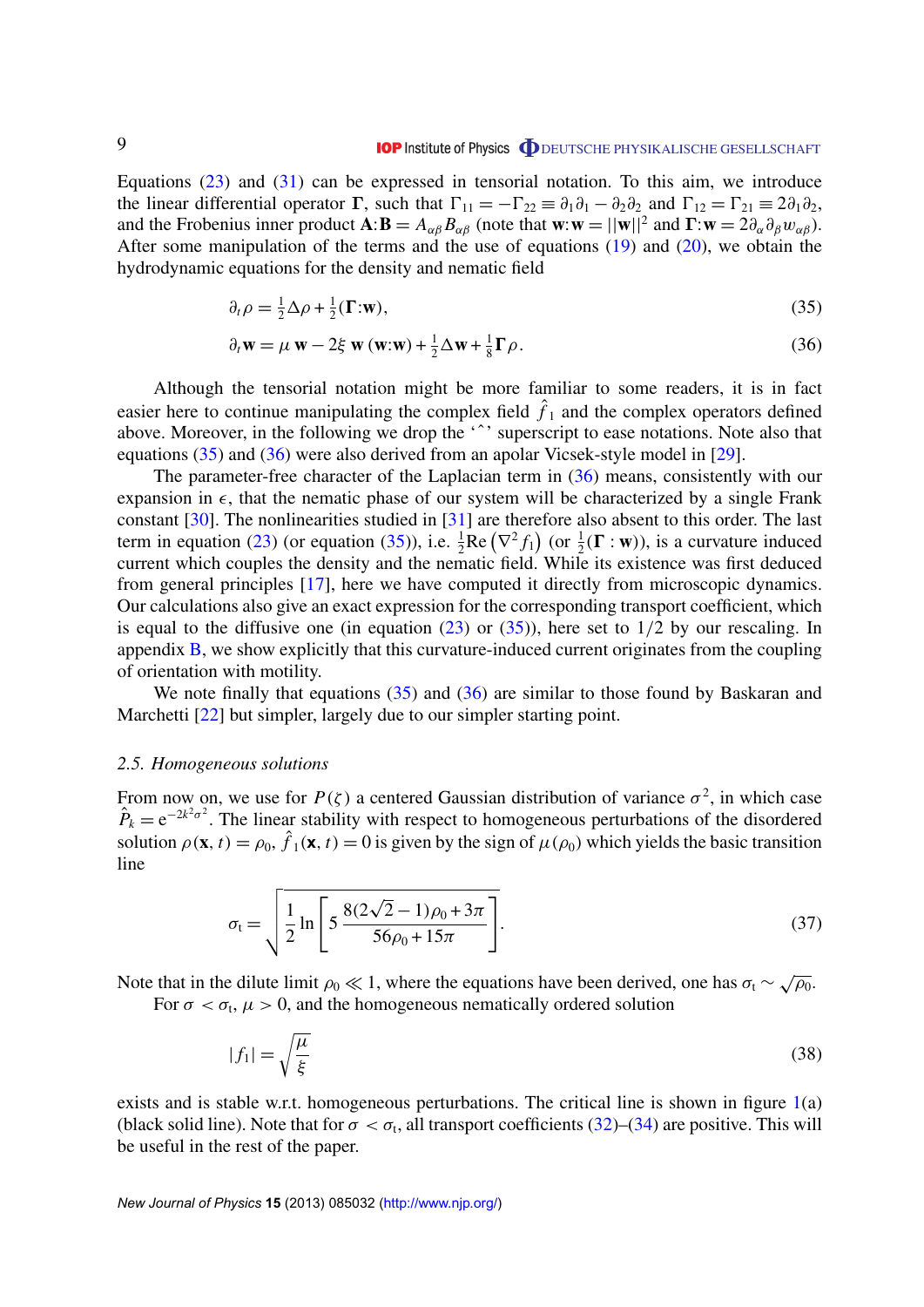<span id="page-10-0"></span>

**Figure 1.** (a) Basic stability diagram. The line  $\sigma_t$  (solid, black) marks the linear instability of the disordered homogeneous solution. The ordered homogeneous solution is linearly unstable to large wavelengths between the  $\sigma_t$  and  $\sigma_s$  (dotted, purple) lines, and linearly stable below the  $\sigma_s$  line. The  $\sigma_{min}$  and  $\sigma_{max}$  lines mark the domain of existence of the band solution  $(62)$ . (b) Density and order profile of the band solution for  $\rho_0 = 1$ ,  $\sigma = 0.265$ ,  $L = 1000$ ; note that the lower and upper levels ( $\rho_{\rm gas}$  and  $\rho_{\rm band}$ ) are respectively lower than  $\rho_{\rm t}$  and higher than  $\rho_{\rm s}$ , i.e. such that the corresponding homogeneous solution are lineally stable. (c) Properties of the band solutions for  $\rho_0 = 1$ : left: values of  $\rho_{\text{gas}}$  (long dash, dark blue line) and  $\rho_{band}$  (dashed, red line) as  $\sigma$  varies between  $\sigma_{min}$  and  $\sigma_{max}$ ; right: corresponding variation of the surface fraction  $\omega$ .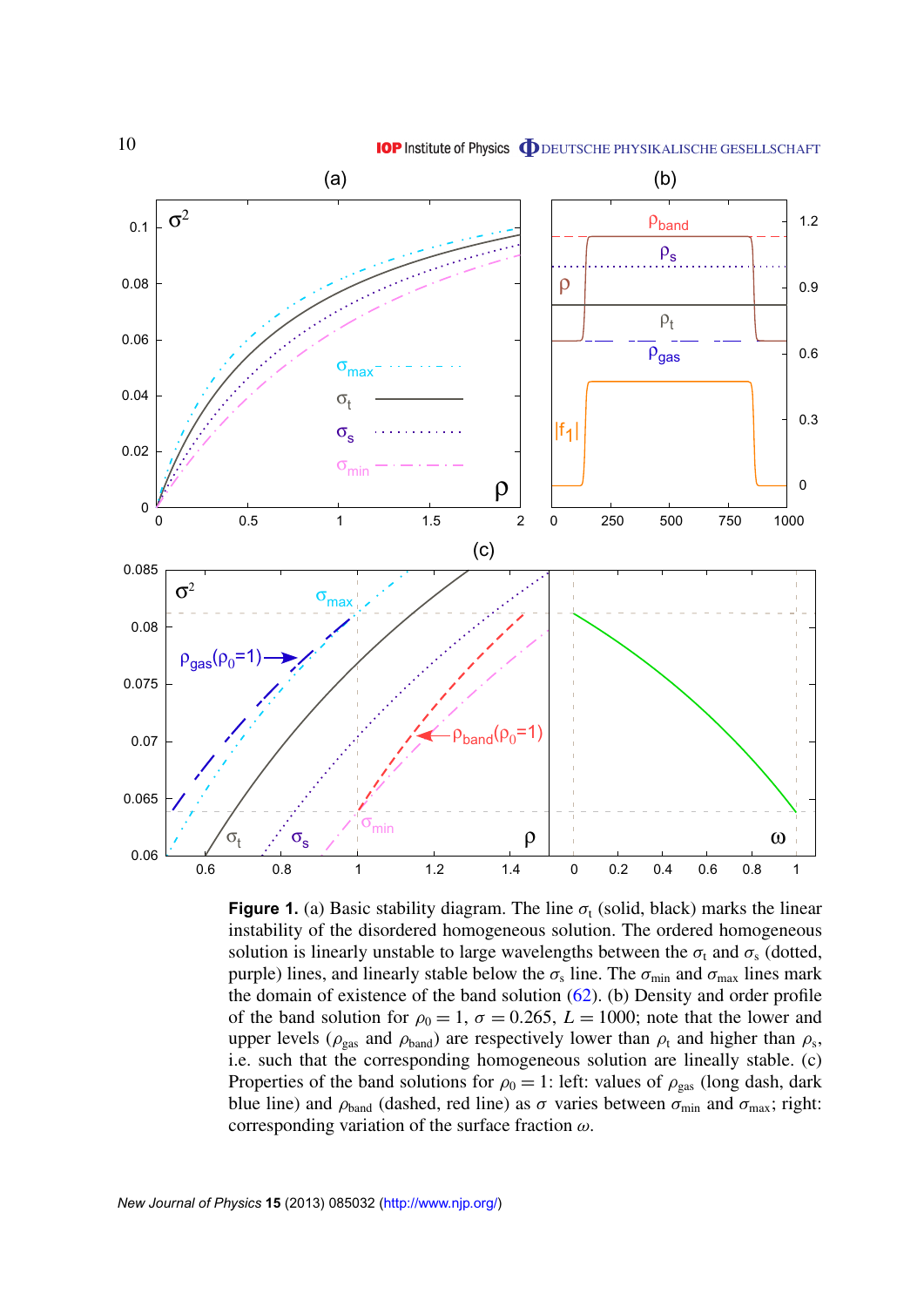#### <span id="page-11-0"></span>**3. Linear stability analysis**

We now study the linear stability of the above homogeneous solutions w.r.t. to arbitrary perturbations. Linearizing equations [\(23\)](#page-7-0) and [\(31\)](#page-8-0) around a homogeneous solution,  $f_1 = f_{1,0}$  +  $δf_1$  and  $ρ = ρ_0 + δρ$ , one has

$$
\partial_t \delta \rho = \frac{1}{2} \Delta \delta \rho + \frac{1}{2} \text{Re}(\nabla^*^2 \delta f_1),\tag{39}
$$

$$
\partial_t \delta f_1 = (\mu_0 - \xi |f_{1,0}|^2) \delta f_1 + \mu' f_{1,0} \delta \rho - 2\xi f_{1,0} \operatorname{Re}(f_{1,0}^* \delta f_1) + \frac{1}{4} \nabla^2 \delta \rho + \frac{1}{2} \Delta \delta f_1,\tag{40}
$$

where  $\mu_0 \equiv \mu(\rho_0)$  and  $\mu'$  is the derivative of  $\mu$  w.r.t.  $\rho$ . We then introduce the real and imaginary parts of the order parameter perturbation,  $\delta f_1 = \delta f_1^{(R)} + i \delta f_1^{(I)}$  $t_1^{(1)}$ , and express the spatial dependence of all perturbation fields in Fourier space, with a wavevector  $\mathbf{q} = (q_x, q_y)$ , by introducing the ansatz

$$
\delta \rho(\mathbf{x}, t) = \delta \rho_{\mathbf{q}} e^{st + i\mathbf{q}\mathbf{r}},\tag{41}
$$

$$
\delta f_1^{(R)}(\mathbf{x}, t) = \delta f_{1, \mathbf{q}}^{(R)} e^{st + i\mathbf{q} \mathbf{r}}, \quad \delta f_1^{(I)}(\mathbf{x}, t) = \delta f_{1, \mathbf{q}}^{(I)} e^{st + i\mathbf{q} \mathbf{r}}.
$$
\n(42)

The stability of the stationary solution  $f_{1,0}$  is then ruled by the real part of the growth rate *s*.

#### *3.1. Stability of the disordered isotropic solution*

We first study the stability of the disordered solution  $f_{1,0} = 0$ , in the case  $\mu_0 < 0$ . Substituting equations  $(41)$ ,  $(42)$  in equations  $(39)$ ,  $(40)$ , one has

$$
s \,\delta\rho_{\mathbf{q}} = -\frac{q^2}{2} \delta\rho_{\mathbf{q}} - \frac{1}{2} (q_x^2 - q_y^2) \delta f_{1,\mathbf{q}}^{(\mathbf{R})} - q_x q_y \delta f_{1,\mathbf{q}}^{(\mathbf{I})},
$$
  
\n
$$
s \,\delta f_{1,\mathbf{q}}^{(\mathbf{R})} = -\frac{1}{4} (q_x^2 - q_y^2) \delta\rho_{\mathbf{q}} + \left(\mu_0 - \frac{q^2}{2}\right) \delta f_{1,\mathbf{q}}^{(\mathbf{R})},
$$
  
\n
$$
s \,\delta f_{1,\mathbf{q}}^{(\mathbf{I})} = -\frac{1}{2} q_x q_y \delta\rho_{\mathbf{q}} + \left(\mu_0 - \frac{q^2}{2}\right) \delta f_{1,\mathbf{q}}^{(\mathbf{I})},
$$
\n(43)

where  $q^2 = q_x^2 + q_y^2$ . All directions of the wavevector **q** being equivalent, we choose for simplicity  $q_x = q$  and  $q_y = 0$ . From equation (43), one then sees that the component  $\delta f_{1,q}^{(1)}$ 1,**q** becomes independent from  $\delta \rho_{q}$  and  $\delta f_{1,q}^{(R)}$  $t_{1,q}^{(R)}$ , yielding the negative eigenvalue  $s = \mu_0 - \frac{q^2}{2}$  $\frac{q}{2}$ . The eigenvalues of the remaining  $2 \times 2$  block of the stability matrix are solutions of the second order polynomial

$$
s^{2} + s[q^{2} - \mu_{0}] + \frac{q^{2}}{2} \left[ \frac{q^{2}}{4} - \mu_{0} \right] \equiv s^{2} + \beta_{1} s + \beta_{0} = 0.
$$
 (44)

In the disordered state  $\mu_0 < 0$ , so that  $\beta_1$  and  $\beta_2$  are positive and one always has Re (*s*) < 0. Therefore, the homogeneous disordered solution is stable w.r.t. to all perturbations if  $\mu_0 < 0$ , i.e.  $\sigma > \sigma_t$ .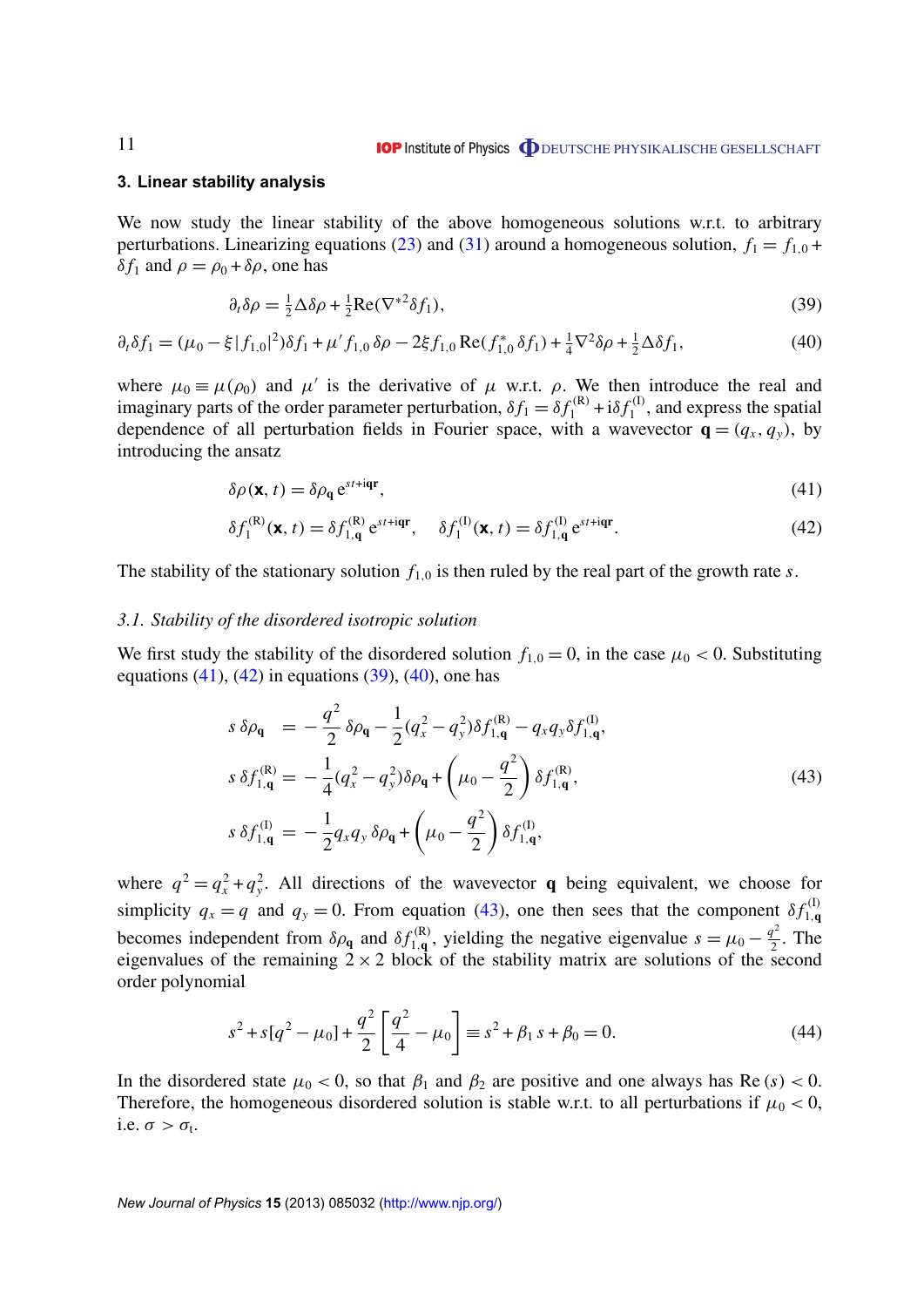#### <span id="page-12-0"></span>*3.2. Stability of the ordered solution*

To study the stability of the anisotropic ordered solution, it is convenient to choose a reference frame in which order is along one of the axes:

$$
Re(f_{1,0}) = \pm \sqrt{\frac{\mu_0}{\xi}}, \quad Im(f_{1,0}) = 0.
$$
 (45)

This solution is aligned along  $x$ , if  $f_{1,0}$  is positive, or along  $y$  if negative. For simplicity we will concentrate further on the case  $f_{1,0} \ge 0$ , i.e. on the nematic solution aligned along the *x*-axis. The real part  $\delta f_1^{(\mathsf{R})}$  $f_1^{(R)}$  of the nematic field perturbation describes changes in the modulus  $|f_{1,0}|$ , and the imaginary part  $\delta f_1^{(1)}$  $I_1^{(1)}$  describes perturbations perpendicular to the nematic orientation. The ansatz  $(41)$ ,  $(42)$  then yields the three coupled linear equations

$$
s \,\delta\rho_{\mathbf{q}} = -\frac{q^2}{2} \delta\rho_{\mathbf{q}} - \frac{1}{2} (q_x^2 - q_y^2) \delta f_{1,\mathbf{q}}^{(\mathbf{R})} - q_x q_y \,\delta f_{1,\mathbf{q}}^{(\mathbf{I})},
$$
  
\n
$$
s \,\delta f_{1,\mathbf{q}}^{(\mathbf{R})} = \left[ \mu' f_{1,0} - \frac{1}{4} (q_x^2 - q_y^2) \right] \delta\rho_{\mathbf{q}} - \left[ 2\mu_0 + \frac{q^2}{2} \right] \delta f_{1,\mathbf{q}}^{(\mathbf{R})},
$$
  
\n
$$
s \,\delta f_{1,\mathbf{q}}^{(\mathbf{I})} = -\frac{1}{2} q_x q_y \,\delta\rho_{\mathbf{q}} - \frac{q^2}{2} \delta f_{1,\mathbf{q}}^{(\mathbf{I})}.
$$
\n(46)

We performed a full numerical stability analysis of these equations. The results are presented in figure [1.](#page-10-0) The transition to the homogeneous solution is given by the line  $\sigma_t$ . This solution is unstable to finite wavelength transversal perturbations of angle  $|\theta| > \frac{\pi}{4}$  $\frac{\pi}{4}$  between the lines  $\sigma_t$  and  $\sigma_s$  (dotted purple line in figure [1\)](#page-10-0), but is stable deeper in the ordered phase.

Two remarks are in order. Firstly, the angle of the most unstable mode is here always perfectly  $\frac{\pi}{2}$ . It is thus possible to obtain the 'restabilization' line  $\sigma_s$  analytically as shown below. Secondly, there is no spurious instability at low noise and/or high density (although we have found that such an instability appears if the truncation of the equations is made to the fourth order).

To obtain the analytic expression of the line  $\sigma_s$ , we write the wavevector in terms of its modulus *q* and its angle  $\theta_q$ , so that  $q_x^2 - q_y^2 = q^2 \cos 2\theta_q$  and  $2q_x q_y = q^2 \sin 2\theta_q$ . We can then analyze equations (46) in the longitudinal and perpendicular wavedirections  $\theta_q = 0, \pm \frac{\pi}{2}$  $\frac{\pi}{2}$ , where the imaginary perturbation  $\delta f_{1,\alpha}^{(1)}$  $1, q$ <sup>(1)</sup></sup> decouples from the other two. The latter is stable toward long-wavelength perturbations, since the corresponding eigenvalue  $s = -q^2/2$  is negative. The stability toward density and real perturbations depends on a  $2 \times 2$  matrix which yields the quadratic eigenvalue equation

$$
s^{2} + [2\mu_{0} + q^{2}]s + \left[ \left( \frac{\pm \mu' f_{1,0}}{2} + \mu_{0} \right) q^{2} + \frac{q^{4}}{8} \right] = 0
$$
 (47)

whose solutions are

$$
s = \frac{1}{2} \left[ -2\mu_0 - q^2 \pm \sqrt{4\mu_0^2 + 2\mu' f_{1,0} q^2 + \frac{q^4}{2}} \right].
$$
 (48)

The sign  $\pm$  in front of the  $\mu' f_{1,0}$  term in equation (47) corresponds to the case  $\theta_{\bf q} = 0$  (positive sign) and  $\theta_{\mathbf{q}} = \frac{\pi}{2}$  $\frac{\pi}{2}$  (negative sign) respectively. Note that  $\mu'$  is strictly positive, as typical for all active matter system with metric interactions, where the interaction rate grows with local density. Also  $\mu_0$  is positive and of order  $\epsilon^2$  (see equation (45)). It it thus easy to see that in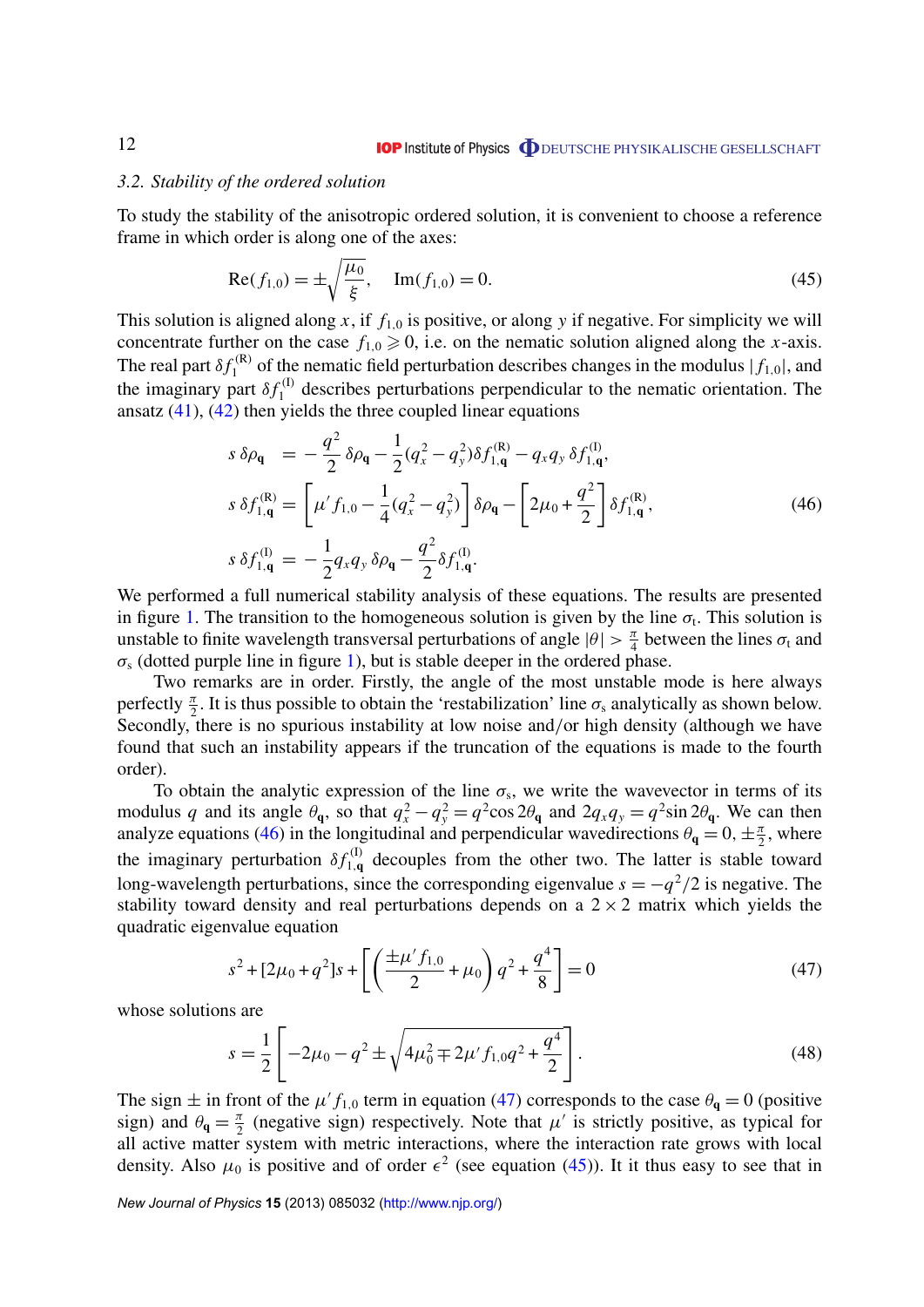<span id="page-13-0"></span>the case of large q,  $\Re[s] \leq 0$ . For small values of q, we perform an expansion to order  $q^2$  of the largest growth rate  $s_{+}$ , obtained by taking the positive sign in front of the square root in equation [\(48\)](#page-12-0), leading to

$$
s_{+} = \frac{q^{2}}{2} \left[ \mp \frac{\mu'}{2\mu_{0}} f_{1,0} - 1 \right].
$$
 (49)

We can then conclude that for longitudinal perturbations ( $\theta_{\bf q} = 0$ , negative sign in front of  $\mu'$ ), the homogenous solution is stable confirming the results of numerical analysis. In the case of transversal perturbations ( $\theta_{q} = \pm \pi/2$ ), the stability condition is given by

$$
\mu_0 > \frac{\mu^2}{4\xi} \tag{50}
$$

meaning that close to the instability threshold of the disordered solution, when  $\mu_0$  is positive but small, the state of homogeneous order is unstable with respect to long-wavelength perturbations. This instability was first identified in a kinetic-equation analysis by Shi and Ma [\[23\]](#page-26-0). Note that condition (50) is valid up to the third order in  $\epsilon$  (or, equivalently, in the order parameter  $||\mathbf{w}||$ ). It yields the stability line

$$
\rho_{s} = \frac{4\mu_{2} - \mu'^{2}\xi_{2}}{\mu'^{2}\xi_{1} - 4\mu'},
$$
\n(51)

where  $\mu_2 = \mu(\rho = 0)$ ,  $\xi_1 = (1/\xi)'$  and  $\xi_2 = (1/\xi(\rho_0 = 0))$ . We do not provide here the explicit analytical expression for  $\sigma_s$  because this requires solving a sixth order polynomial.

We remark that the near-threshold instability discussed above is rather generic and appears in 'dry' active matter systems with metric interactions, as opposed to systems with metricfree ones, where the interaction rate is density-independent, and  $\mu' = 0$  [\[24,](#page-26-0) [32,](#page-27-0) [33\]](#page-27-0). In this case (topological active nematics), stability would be enforced by the positive higher order corrections  $\mu_0 q^2$  which dominates arbitrarily close to threshold.

#### **4. Inhomogeneous solution**

We now show how a spatially inhomogeneous stationary 'band' solution to our hydrodynamic equations can be found. First we remark that our equation for the nematic field, equation [\(31\)](#page-8-0), is formally the same as that derived in [\[25\]](#page-26-0) for polar particles with nematic alignment when the polar field is set to zero, as it is imposed here by the complete nematic symmetry of our system. We thus expect an ordered band solution made of two fronts connecting a linearly stable homogeneous disordered state ( $\rho = \rho_{\rm gas} < \rho_{\rm t}$ ) and a linearly stable homogeneous ordered state ( $\rho = \rho_{\text{band}} > \rho_{\text{s}}$ ) (see figure [1\)](#page-10-0). Following [\[25\]](#page-26-0), we rewrite

$$
\mu(\rho) = \mu'(\rho - \rho_t) \tag{52}
$$

with  $\rho_t = (1 - \hat{P}_1)/\mu'$ , suppose that the nematic field is aligned along one of the axes and varies only along *y*. In other words

Re 
$$
(f_1) = f_1(y)
$$
, Im  $(f_1) = 0$ ,  $\rho = \rho(y)$ . (53)

Equation [\(35\)](#page-9-0) then becomes

$$
\partial_y^2 \rho = \partial_y^2 f_1 \tag{54}
$$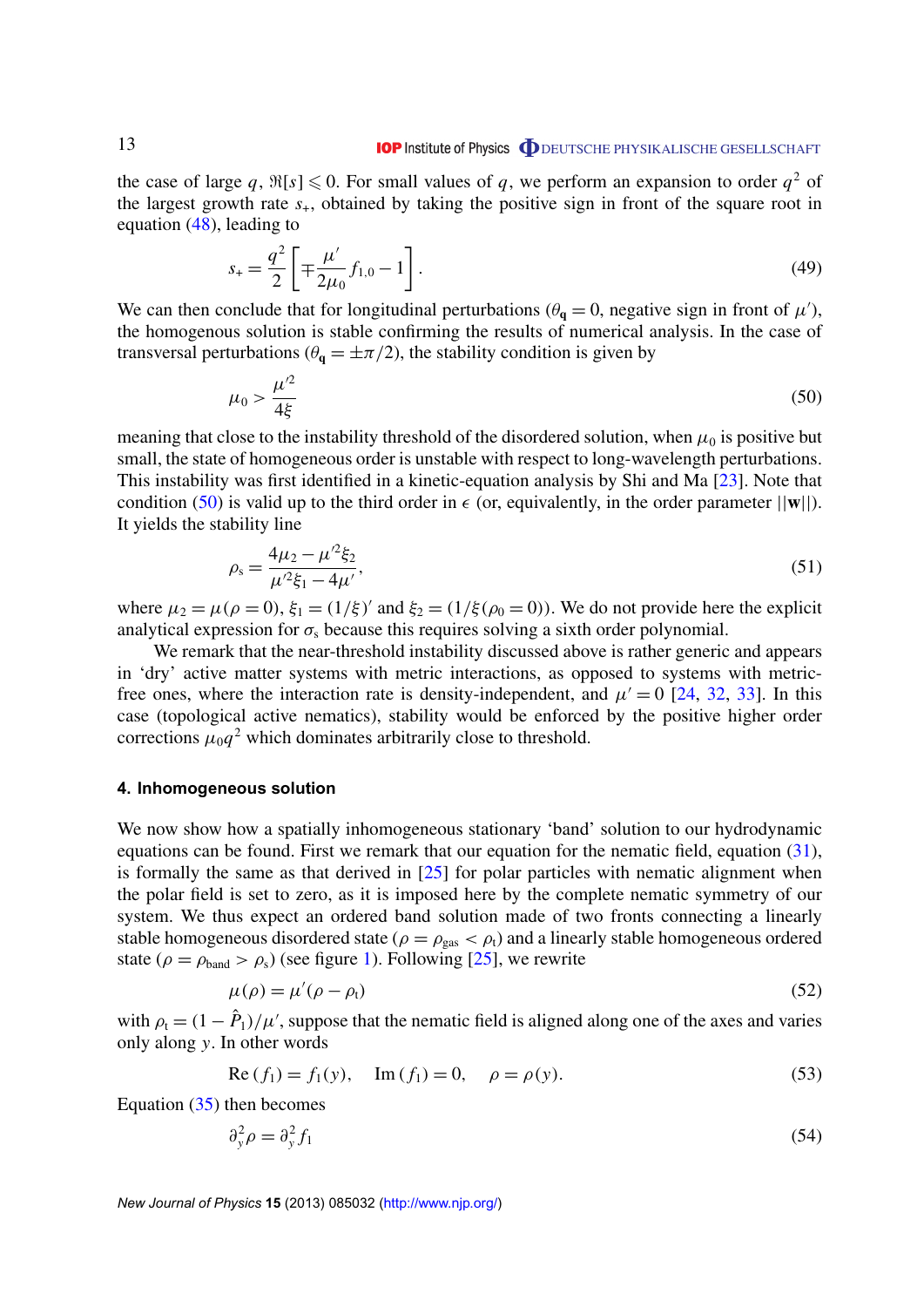# **IOP** Institute of Physics **ODEUTSCHE PHYSIKALISCHE GESELLSCHAFT**

which can be integrated to give

$$
\rho = f_1 + Ay + \rho_{\text{gas}},\tag{55}
$$

where *A* and  $\rho_{\text{gas}}$  are integration constants. Furthermore, to keep the fields finite for  $|y| \to \infty$ , one has  $A = 0$ . By substituting equations [\(54\)](#page-13-0) and (55) into equation [\(31\)](#page-8-0) one gets

$$
\partial_{yy} f_1 = -4\mu' (\rho_{\text{gas}} - \rho_t) f_1 - 4\mu' f_1^2 + 4\xi f_1^3. \tag{56}
$$

We multiply equation (56) by  $\partial_y f_1$  and integrate it once to obtain

$$
\frac{1}{2}(\partial_y f_1)^2 = -2\mu'(\rho_{\text{gas}} - \rho_t)f_1^2 - \frac{4}{3}\mu' f_1^3 + \xi f_1^4.
$$
\n(57)

Separating the variables we obtain

$$
\int dy = \pm \int \frac{df_1}{\sqrt{-4\mu'(\rho_{gas} - \rho_t)f_1^2 - \frac{8}{3}\mu' f_1^3 + 2\xi f_1^4}}.
$$
\n(58)

Integration of this equation under the condition  $\lim_{y\to\pm\infty} f_1(y) = 0$  gives after simplifications

$$
f_1(y) = \frac{3(\rho_t - \rho_{\text{gas}})}{1 + a \cosh\left(2y\sqrt{\mu'(\rho_t - \rho_{\text{gas}})}\right)},
$$
\n(59)

where  $a = \sqrt{1 - \frac{9\xi}{2\mu}(\rho_t - \rho_{\text{gas}})}$ . We still need to obtain the value of  $\rho_{\text{gas}}$  which is fixed by the condition  $\int_L \rho(y) dy = \rho_0 L$ , where *L* is the length of the box. In the integral on the lhs we can neglect the exponentially decaying tails and integrate instead on the infinite domain. Furthermore, in the limit  $L \to \infty$  we can neglect the exponentially weak dependence of  $\rho_{\rm gas}$  on *L* everywhere except the *a* term. We then obtain

$$
\rho_{\rm gas} \approx \rho_{\rm t} - \frac{2\mu'}{9\xi} \left(1 - 4\,\mathrm{e}^{-KL}\right),\tag{60}
$$

$$
K = \frac{2\sqrt{2}\mu'}{9\sqrt{\xi}} \left( 1 + \frac{9\xi}{2\mu'} \left( \rho_0 - \rho_t \right) \right). \tag{61}
$$

Substituting it back into equation (59) we get, under the assumption  $L \to \infty$ :

$$
f_1(y) = \frac{f_1^{\text{band}}}{\left(1 + 2 e^{-\frac{KL}{2}} \cosh\left(y \frac{2\sqrt{2}\mu'}{3\sqrt{\xi}}\right)\right)} \text{ where } f_1^{\text{band}} = \frac{2\mu'}{3\xi} \tag{62}
$$

and we finally obtain the ordered solution density

$$
\rho_{\text{band}} = f_1^{\text{band}} + \rho_{\text{gas}} = \rho_t + \frac{4\mu'}{9\xi} \left( 1 + 2 e^{-KL} \right) \tag{63}
$$

with, as expected,  $\rho_{band} > \rho_t > \rho_{gas}$ , which guarantees the stability of both the ordered and disordered parts of the solution. Note that since  $f_1^{\text{band}} > 0$  the nematic order is parallel to the *x* direction (i.e. along the band orientation). This is the opposite of what happens in the Vicsek model, where bands extend transversally with respect to their polarization [\[15\]](#page-26-0).

We can introduce the band fraction  $\Omega$  which indicates the fraction of the box occupied by the band. If we suppose that the front width is negligible (once again justified in the limit  $L \rightarrow \infty$ , this band fraction is determined by the equation

$$
\Omega\left(\rho_{\text{band}} - \rho_{\text{gas}}\right) + \rho_{\text{gas}} = \rho_0. \tag{64}
$$

*New Journal of Physics* **15** (2013) 085032 [\(http://www.njp.org/\)](http://www.njp.org/)

<span id="page-14-0"></span>14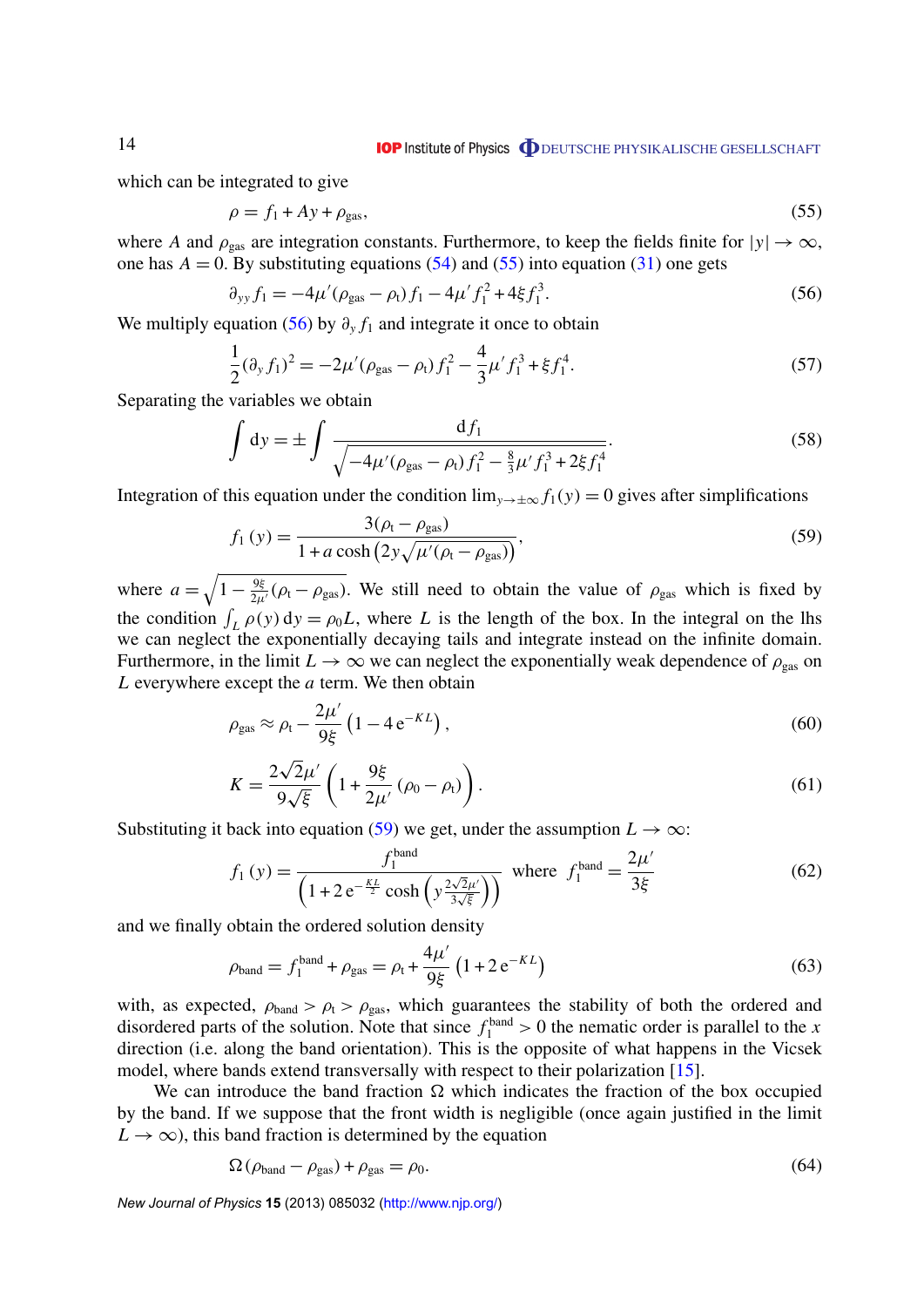<span id="page-15-0"></span>Substituting inside the values of  $\rho_{\text{gas}}$  and  $\rho_{\text{band}}$ , we obtain

$$
\Omega = \frac{9\xi (\rho_0 - \rho_t) + 2\mu'}{6\mu'}.
$$
\n(65)

The condition  $0 < \Omega < 1$  gives us the lower  $\sigma_{min}$  and upper  $\sigma_{max}$  limits of the existence of bands. As found for polar particles aligning nematically, these limits of existence of the band solution extend *beyond* the region of linear instability of the homogeneous ordered solution (given by  $\sigma \in [\sigma_s, \sigma_t]$ , see figure [1\)](#page-10-0). In figure [1,](#page-10-0) we provide a graphical illustration of the shape and properties of the band solution.

An important problem left for future work is the linear stability analysis of the band solution in two space dimensions. This is all the more important as the unpublished work of Shi and Ma [\[23\]](#page-26-0) suggests the existence of some instability mechanism.

#### **5. Langevin formulation**

Being based on a master equation, the derivation we have discussed in the previous sections leads to a set of deterministic PDEs. This is a standard approach in equilibrium statistical physics, where the microscopic fluctuations are integrated out in the coarse-graining process implicit in the definition of a mesoscopic cell size  $\ell_{\rm B}$ . Fluctuations, when needed, can be eventually introduced as an additive, delta correlated stochastic term as in [\[16\]](#page-26-0). However, the presence of large density fluctuations [\[17\]](#page-26-0) suggests that fluctuations may not be faithfully accounted for by some additive noise term. The precise nature of noise correlations at the mesoscopic level cannot be safely overlooked in non-equilibrium systems, as it is known that stochastic terms multiplicative in the relevant fields can radically alter the universality class of mesoscopic theories [\[34\]](#page-27-0).

In this section, we perform in the same spirit as in [\[35\]](#page-27-0) a direct coarse-graining of the microscopic dynamics in order to compute the (multiplicative) stochastic terms which emerge at the mesoscopic level. In the following, we restrict the computation to the stochastic terms emerging from the collisionless dynamics. In the dilute, low density regime, where collisions are sparse, this is not a major limitation, since one can reformulate the microscopic dynamics as composed of deterministic collisions separated by several self-diffusion events—see section [5.2](#page-17-0) for more details.

For real-space coarse-graining, we make use of a smooth, isotropic, normalized (to one) filter  $g_s(r)$  decaying exponentially or faster for  $r > s$ , e.g. a Gaussian of width *s*. The fluctuating coarse-grained density and nematic order field are then defined as

$$
\rho(\mathbf{x}, t) \equiv \sum_{i=1}^{N} g_s(\mathbf{x}_i^t - \mathbf{x})
$$
\n(66)

and

$$
\mathbf{w}(\mathbf{x}, t) \equiv \sum_{i=1}^{N} g_s(\mathbf{x}_i^t - \mathbf{x}) \tilde{\mathbf{Q}}_i^t,
$$
\n(67)

where we have introduced the microscopic traceless tensor

$$
\tilde{\mathbf{Q}}_i^t = \hat{\mathbf{n}}_i^t \hat{\mathbf{n}}_i^t - \frac{\mathbb{I}}{2} = \frac{1}{2} \begin{pmatrix} \cos 2\theta_i^t & \sin 2\theta_i^t \\ \sin 2\theta_i^t & -\cos 2\theta_i^t \end{pmatrix} \equiv \mathbf{Q}(\theta_i^t). \tag{68}
$$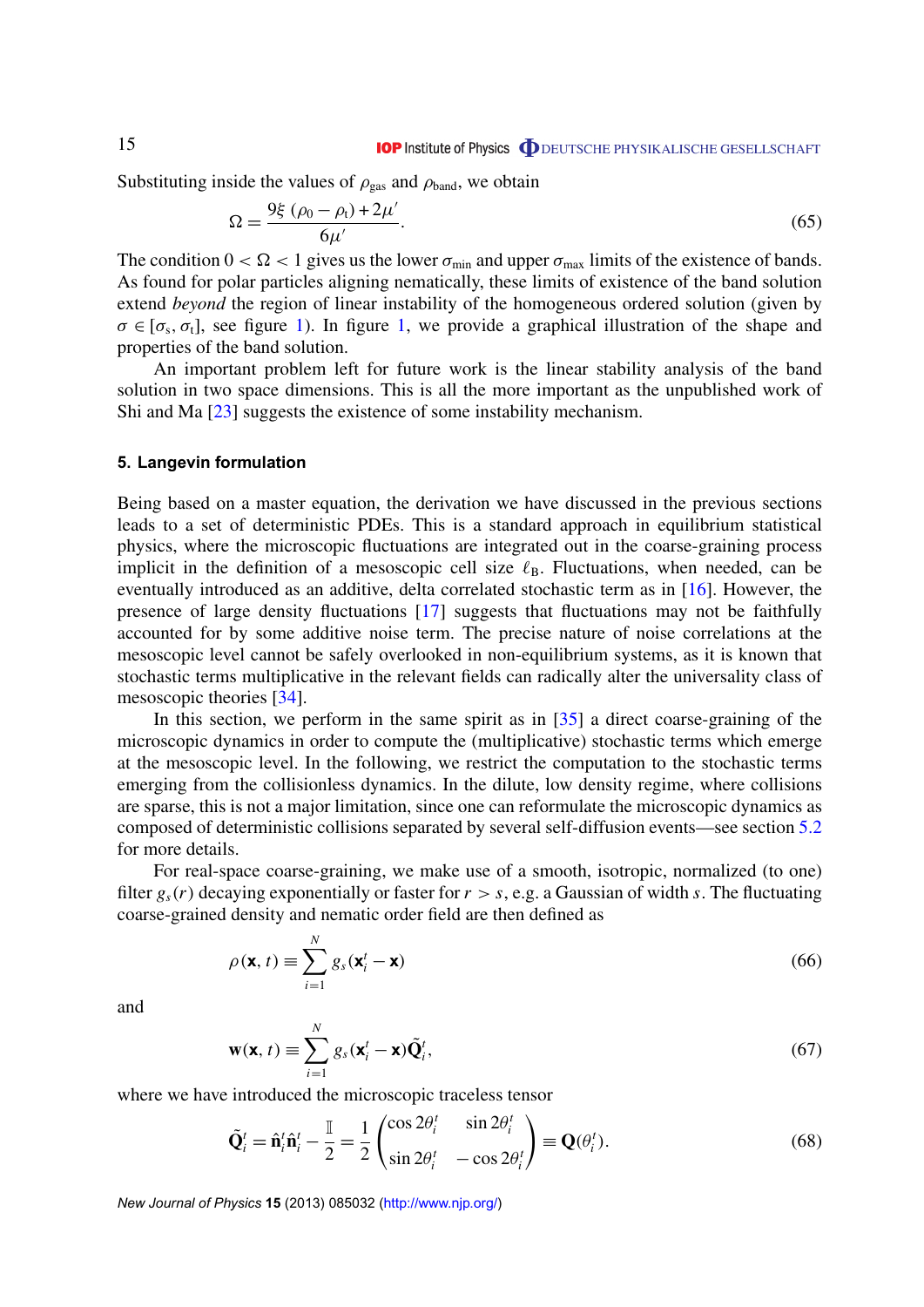#### <span id="page-16-0"></span>*5.1. Density field fluctuations*

The correlations of density field fluctuations can be derived by generalizing an approach first outlined by Dean [\[36\]](#page-27-0) for Brownian particles. As mentioned above, we use the collisionless dynamics. We are interested in the time evolution of the density field [\(66\)](#page-15-0), which is given by

$$
\rho(\mathbf{x}, t + \Delta t) = \sum_{i=1}^{N} g_s(\mathbf{x}_i^{t + \Delta t} - \mathbf{x}) = \sum_{i=1}^{N} g_s(\mathbf{x}_i^{t} + \Delta \mathbf{x}_i^{t} - \mathbf{x}),
$$
\n(69)

where  $\Delta \mathbf{x}_i^t = \mathbf{x}_i^{t+\Delta t} - \mathbf{x}_i^t = d_0 \, \kappa_j^t \, \hat{\mathbf{n}}_j^t$  (see equation [\(2\)](#page-4-0)).

Expanding up to second order in powers of  $\Delta x_i^t$  according to Itô calculus [[27\]](#page-27-0) one has

$$
\partial_t \rho(\mathbf{x}, t) = T_0(\mathbf{x}, t) + T_1(\mathbf{x}, t), \tag{70}
$$

where

$$
T_0(\mathbf{x}, t) = \frac{d_0^2}{2\tau_d} \sum_{i=1}^N [\hat{\mathbf{n}}_i^t]_{\alpha} [\hat{\mathbf{n}}_i^t]_{\beta} \partial_{\alpha} \partial_{\beta} g_s(\mathbf{x}_i^t - \mathbf{x})
$$
\n(71)

and

$$
T_1(\mathbf{x}, t) = \frac{d_0}{\tau_d} \sum_{i=1}^N \kappa_i^t \left( \hat{\mathbf{n}}_i^t \cdot \nabla \right) g_s(\mathbf{x}_i^t - \mathbf{x}). \tag{72}
$$

The second order term  $T_0$  yields the deterministic part of the density dynamics. By equations [\(66\)](#page-15-0), [\(67\)](#page-15-0) and the definition of the microscopic nematic tensor  $\bf{Q}$  (equation [\(68\)](#page-15-0)) one easily gets

$$
T_0 = \frac{D_0}{2} (\Gamma : \mathbf{w}) + \frac{D_0}{2} \Delta \rho, \tag{73}
$$

that is, the right-hand side of the diffusion equation  $(35)$  in non-rescaled time and space units. The first-order term  $T_1$  gives rise to the (zero average) stochastic term we are interested in. At this stage,  $T_1$  is not a simple function of the mesoscopic fields; however, following  $[36]$  it is possible to show that its two point correlation can be recast as a function of  $\rho$  and **w**. Averaging over the random numbers  $\kappa_i^t$ , we have, in the limit  $s \to 0$ ,

$$
\langle T_1(\mathbf{x},t)T_1(\mathbf{y},t')\rangle = d_0^2 \frac{\delta(t-t')}{\tau_d} \sum_{i=1}^N (\hat{\mathbf{n}}_i^t \cdot \nabla_x)(\hat{\mathbf{n}}_i^t \cdot \nabla_y) g_s(\mathbf{x}_i^t - \mathbf{x}) g_s(\mathbf{x}_i^t - \mathbf{y})
$$
  
 
$$
\simeq d_0^2 \frac{\delta(t-t')}{\tau_d} \sum_{i=1}^N (\hat{\mathbf{n}}_i^t \cdot \nabla_x)(\hat{\mathbf{n}}_i^t \cdot \nabla_y) (g_s(\mathbf{x}-\mathbf{y}) g_s(\mathbf{x}_i^t - \mathbf{x})). \tag{74}
$$

Using equation  $(68)$ , one then finds, approximating the filter  $g_s$  by a Dirac delta in the limit  $s \rightarrow 0$ ,

$$
\langle T_1(\mathbf{x},t)T_1(\mathbf{y},t')\rangle = d_0^2 \frac{\delta(t-t')}{\tau_d} \partial_\alpha \partial_\beta \left[ \delta(\mathbf{x}-\mathbf{y})\left(w_{\alpha\beta}(\mathbf{x},t) + \frac{1}{2}\rho(\mathbf{x},t)\delta_{\alpha\beta}\right) \right].
$$
 (75)

We can rewrite the noise term  $T_1$  in the stochastically equivalent (i.e. with the same correlations on the mesoscopic scale) form

$$
T_1(\mathbf{x}, t) = \nabla \cdot \mathbf{h}(\mathbf{x}, t), \tag{76}
$$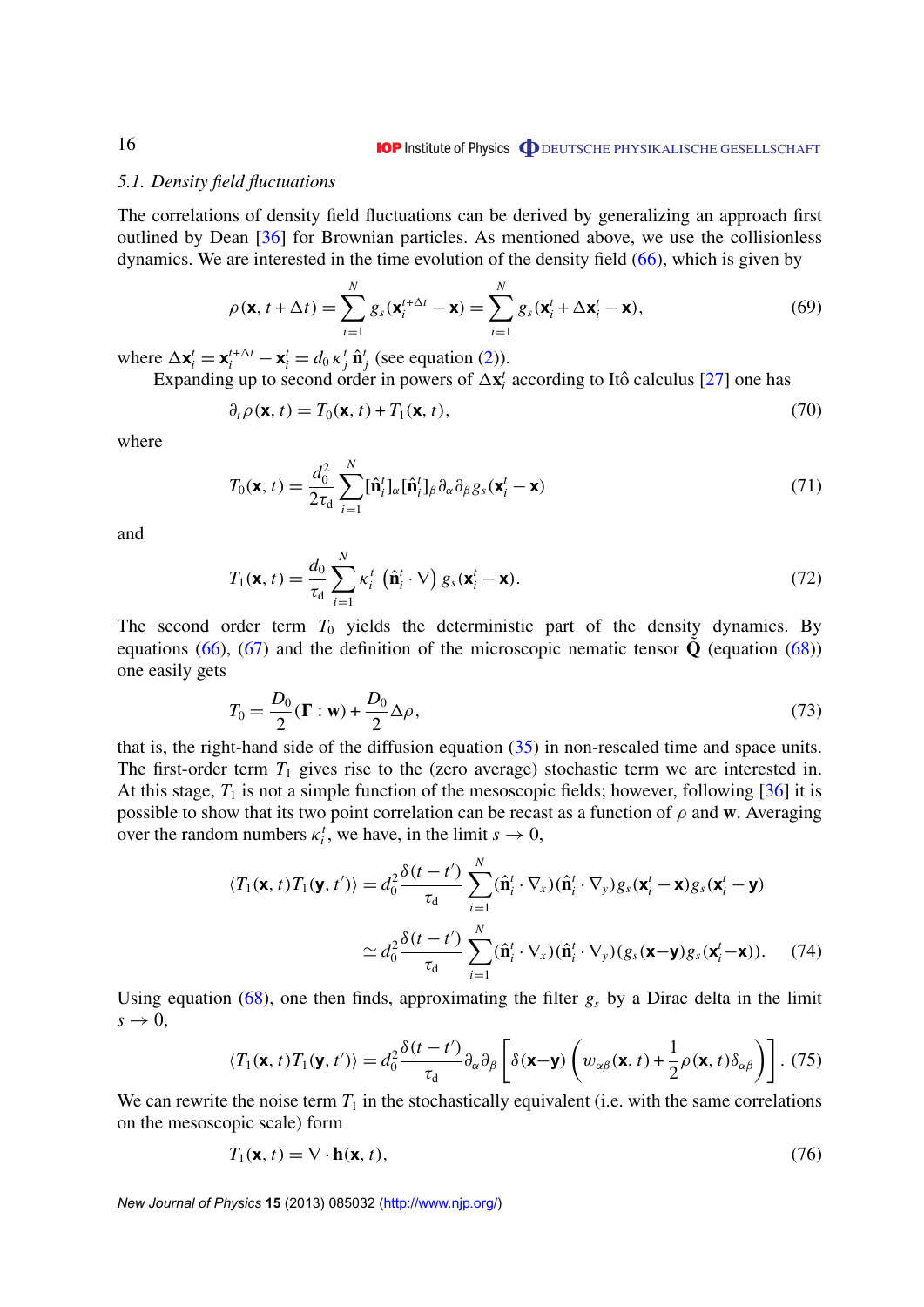#### **IOP** Institute of Physics **ODEUTSCHE PHYSIKALISCHE GESELLSCHAFT**

<span id="page-17-0"></span>where **h** is a Gaussian, zero-average vectorial noise, delta-correlated in time with correlations

$$
\langle h_{\alpha}(\mathbf{x},t)h_{\beta}(\mathbf{y},t')\rangle \simeq \frac{d_0^2}{\tau_d}\,\delta(t-t')\,\delta(\mathbf{x}-\mathbf{y})\bigg(w_{\alpha\beta}(\mathbf{x},t)+\frac{\delta_{\alpha\beta}}{2}\rho(\mathbf{x},t)\bigg). \tag{77}
$$

Such a noise term can finally be expressed in the more convenient form

$$
h_{\alpha}(\mathbf{x}, t) = K_{\alpha\beta}(\mathbf{x}, t)\tilde{h}_{\beta}(\mathbf{x}, t),
$$
\n(78)

where the Gaussian noise  $\tilde{\mathbf{h}}$  has correlations independent from the hydrodynamic fields

$$
\langle \tilde{h}_{\alpha}(\mathbf{x},t)\tilde{h}_{\beta}(\mathbf{x}',t')\rangle = 2D_0 \,\delta_{\alpha\beta} \,\delta(t-t') \,\delta(\mathbf{x}-\mathbf{x}')\tag{79}
$$

and the tensor **K** is implicitly defined from the relation  $\mathbf{K} \cdot \mathbf{K} = (\rho/2)\mathbf{I} + \mathbf{w}$  (with **I** being the identity matrix). In the limit of small **w** considered here, we can expand **K** to first order in **w**, yielding

$$
\mathbf{K} = \frac{1}{\sqrt{2}} \rho^{1/2} \left( \mathbf{I} + \frac{\mathbf{w}}{\rho} \right). \tag{80}
$$

The divergence term  $\nabla$  appearing in  $T_1$  reflects global density conservation, while the proportionality of noise variance to number density can be interpreted as a consequence of the central limit theorem. Adding up the two contributions, one finally gets

$$
\partial_t \rho = \frac{D_0}{2} (\mathbf{\Gamma} : \mathbf{w}) + \frac{D_0}{2} \Delta \rho + \nabla \cdot (\mathbf{K} \cdot \tilde{\mathbf{h}}).
$$
 (81)

The coupling of density fluctuations to the density weighted nematic field  $\mathbf{w} = \rho \mathbf{Q}$  can be better understood if we express the deterministic part appearing in the rhs of equation (81) as the sum of an active, non-equilibrium term

$$
T_{\rm a} = \frac{D_0}{2} \partial_\alpha \left( \rho \partial_\beta \left[ \mathbf{Q} \right]_{\alpha \beta} \right) \tag{82}
$$

and a locally anisotropic diffusion term

$$
T_{\rm m} = \frac{D_0}{2} \partial_{\alpha} \left( [\mathbf{Q}]_{\alpha\beta} \partial_{\beta} \rho \right) + \frac{D_0}{2} \Delta \rho \tag{83}
$$

whose mobility, proportional to  $(2Q+I)\rho$ , stands in a fluctuation–dissipation relation  $[37]^{12}$  $[37]^{12}$ to the multiplicative noise term  $\nabla \cdot (\mathbf{K} \cdot \tilde{\mathbf{h}})$ , since the noise amplitude in equation (77) is proportional to  $(2\mathbf{Q} + \mathbf{I})\rho$ .

#### *5.2. Nematic field fluctuations*

We next discuss fluctuations of the nematic tensor. As seen from equation [\(67\)](#page-15-0), **w** is a function of the 2*N* microscopic stochastic variables  $\mathbf{x}_i^t$  and—through the microscopic nematic tensor  $(68)$ — $\theta_i^t$ , whose dynamics is given by equations [\(1\)](#page-3-0) and [\(2\)](#page-4-0). According to Itô calculus, one has

$$
\partial_t \mathbf{w} = \mathbf{\Omega}_0 + \mathbf{\Omega}_1 + \mathbf{\Omega}_2, \tag{84}
$$

where  $\Omega_0$  is the deterministic part of the coarse-grained collisionless dynamics (which we do not write here explicitly), arising from quadratic contributions in the Itô expansion, while  $\Omega_1$ 

<sup>&</sup>lt;sup>12</sup> Kumaran discusses fluctuation–dissipation relations when the kinetic coefficient is field dependent.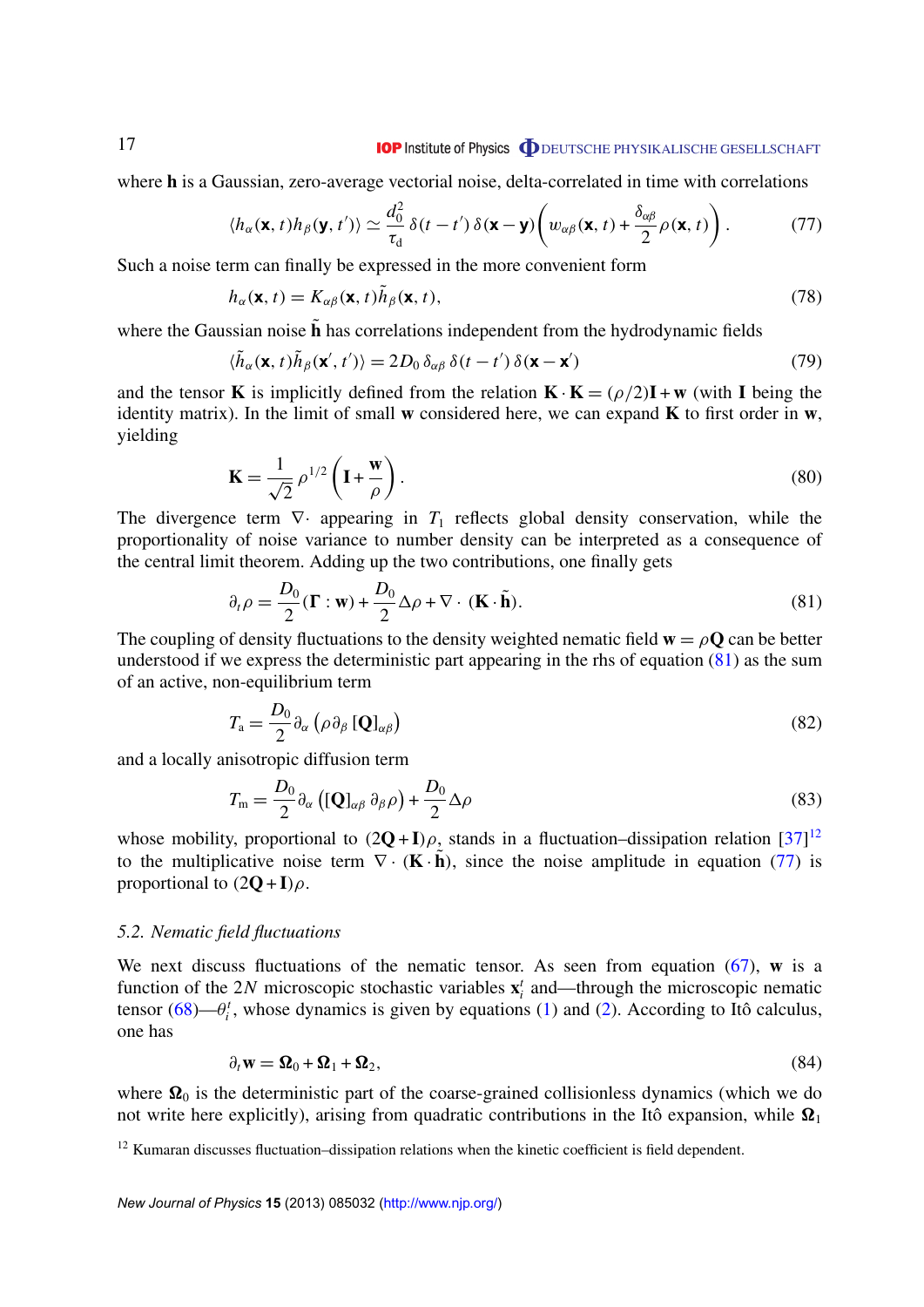<span id="page-18-0"></span>and  $\Omega_2$  are two stochastic contributions, obtained by first order expansion in, respectively, the angular and spatial stochastic variables,

$$
\mathbf{\Omega}_{1} = \frac{2}{\tau_{d}} \sum_{i=1}^{N} g_{s}(\mathbf{x}_{i}^{t} - \mathbf{x}) \mathbf{A} \cdot \tilde{\mathbf{Q}}_{i}^{t} \psi_{i}^{t},
$$
\n(85)

$$
\mathbf{\Omega}_2 = \frac{d_0}{\tau_d} \sum_{i=1}^N \kappa_i^t \hat{\mathbf{n}}_i^t \cdot \nabla g_s(\mathbf{x}_i^t - \mathbf{x}) \, \tilde{\mathbf{Q}}_i^t,\tag{86}
$$

where  $\psi_i^t$  and  $\kappa_i^t$  are the microscopic noises and  $\partial_\theta \tilde{Q}_i^t = 2 \mathbf{A} \cdot \tilde{Q}_i^t$ *i* , with

$$
\mathbf{A} = \begin{pmatrix} 0 & -1 \\ 1 & 0 \end{pmatrix} . \tag{87}
$$

Note that in  $\Omega_1$  we have retained only the linear contribution in the microscopic noise  $\psi_i^t$ . We first focus on the stochastic terms  $\Omega_1$ . On coarse-graining scales, averaging over the microscopic noise  $\psi_i^t$ , correlations of  $\mathbf{\Omega}_1$  are given by

$$
\langle [\mathbf{\Omega}_1(\mathbf{x}, t)]_{\alpha\beta} [\mathbf{\Omega}_1(\mathbf{y}, t')]_{\gamma\delta} \rangle = 4\eta^2 \frac{\delta(t - t')}{\tau_d} \sum_{i=1}^N g_s(\mathbf{x}_i^t - \mathbf{x}) g_s(\mathbf{x}_i^t - \mathbf{y}) [\mathbf{A} \cdot \tilde{\mathbf{Q}}_i^t]_{\alpha\beta} [\mathbf{A} \cdot \tilde{\mathbf{Q}}_i^t]_{\gamma\delta}
$$
  
 
$$
\approx 4\eta^2 \frac{\delta(t - t')}{\tau_d} g_s(\mathbf{y} - \mathbf{x}) \sum_{i=1}^N g_s(\mathbf{x}_i^t - \mathbf{x}) [\mathbf{A} \cdot \tilde{\mathbf{Q}}_i^t]_{\alpha\beta} [\mathbf{A} \cdot \tilde{\mathbf{Q}}_i^t]_{\gamma\delta}. \quad (88)
$$

To evaluate this correlator, we determine the average value  $\langle \sum_i g_s (A \cdot \tilde{Q}_i) \rangle$  $\tilde{\mathbf{Q}}_i^t$ )( $\mathbf{A} \cdot \tilde{\mathbf{Q}}_i^t$  $\binom{i}{i}$ , in the framework of the deterministic dynamics studied in section [2,](#page-3-0) namely

$$
\left\langle \sum_{i=1}^{N} g_s(\mathbf{x}_i^t - \mathbf{x}) \left[ \mathbf{A} \cdot \tilde{\mathbf{Q}}_i^t \right]_{\alpha \beta} \left[ \mathbf{A} \cdot \tilde{\mathbf{Q}}_i^t \right]_{\gamma \delta} \right\rangle = \int_{-\frac{\pi}{2}}^{\frac{\pi}{2}} d\theta \ f(\mathbf{x}, \theta, t) \left[ \mathbf{A} \cdot \mathbf{Q}(\theta) \right]_{\alpha \beta} \left[ \mathbf{A} \cdot \mathbf{Q}(\theta) \right]_{\gamma \delta} . \tag{89}
$$

After some rather lengthy calculations (see appendix  $C$ ), one finds

$$
\int_{-\frac{\pi}{2}}^{\frac{\pi}{2}} d\theta f(\mathbf{x}, \theta, t) \left[ \mathbf{A} \cdot \mathbf{Q}(\theta) \right]_{\alpha\beta} \left[ \mathbf{A} \cdot \mathbf{Q}(\theta) \right]_{\gamma\delta} = \rho J_{\alpha\beta\gamma\delta} + \frac{2b_2}{a_2} \left[ (w_{\mu\nu} w_{\mu\nu}) J_{\alpha\beta\gamma\delta} - 2w_{\alpha\beta} w_{\gamma\delta} \right] + \frac{1}{4a_2} \left[ \Gamma_{\mu\nu} w_{\mu\nu} J_{\alpha\beta\gamma\delta} - \Gamma_{\alpha\beta} w_{\gamma\delta} - \Gamma_{\gamma\delta} w_{\alpha\beta} \right],
$$
(90)

where we have introduced the tensor

$$
J_{\alpha\beta\gamma\delta} = \frac{1}{2} \left( \delta_{\alpha\gamma} \delta_{\beta\delta} + \delta_{\alpha\delta} \delta_{\beta\gamma} - \delta_{\alpha\beta} \delta_{\gamma\delta} \right)
$$
(91)

which plays the role of a unit tensor for the double contraction of symmetric traceless tensors, e.g.  $w_{\alpha\beta} = J_{\alpha\beta\mu\nu} w_{\mu\nu}$ . In order to characterize the noise  $\Omega_1$ , we introduce the following change of variables:

$$
[\mathbf{\Omega}_1(\mathbf{x},t)]_{\alpha\beta} = H_{\alpha\beta\mu\nu}(\mathbf{x},t) \, \tilde{\Omega}_{\mu\nu}(\mathbf{x},t),\tag{92}
$$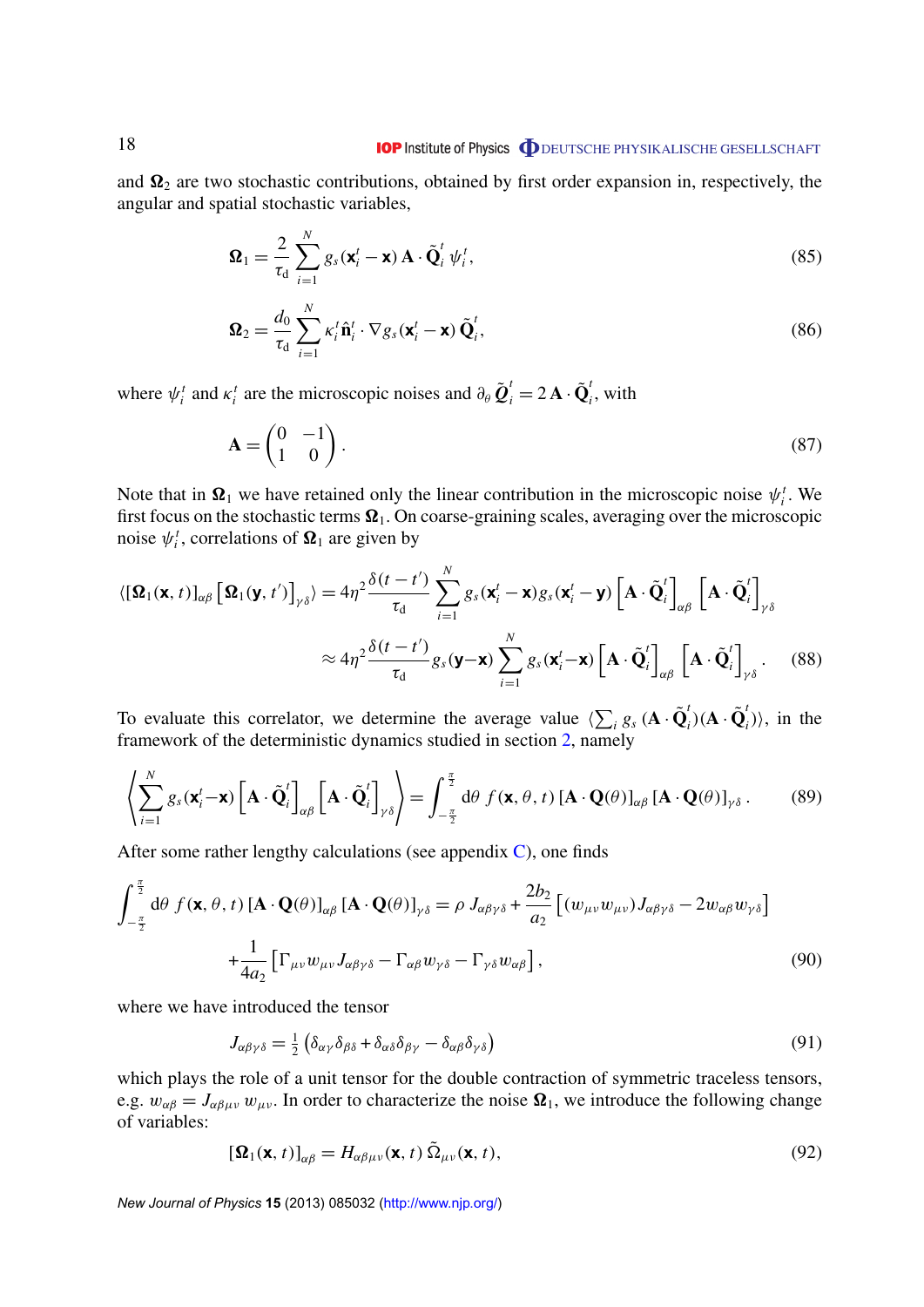<span id="page-19-0"></span>where  $\tilde{\Omega}$  is a tensorial symmetric traceless white noise, such that

$$
\langle \tilde{\Omega}_{\alpha\beta}(\mathbf{x},t)\tilde{\Omega}_{\gamma\delta}(\mathbf{y},t')\rangle = 2D\delta(\mathbf{x}-\mathbf{y})\,\delta(t-t')\,J_{\alpha\beta\gamma\delta} \tag{93}
$$

with  $D = 2\eta^2/\tau_d$ . The correlation of  $\Omega_1$  then reads

$$
\langle [\mathbf{\Omega}_1(\mathbf{x},t)]_{\alpha\beta} [\mathbf{\Omega}_1(\mathbf{y},t')]_{\gamma\delta} \rangle = 2D\delta(\mathbf{x}-\mathbf{y}) \,\delta(t-t') \, H_{\alpha\beta\mu\nu}(\mathbf{x},t) H_{\gamma\delta\mu\nu}(\mathbf{x},t). \tag{94}
$$

By identification with equation [\(88\)](#page-18-0), and using equation [\(90\)](#page-18-0), one eventually finds for **H**

$$
H_{\alpha\beta\gamma\delta} = \rho^{1/2} J_{\alpha\beta\gamma\delta} + \frac{b_2}{a_2 \rho^{1/2}} \left[ w_{\mu\nu} w_{\mu\nu} J_{\alpha\beta\gamma\delta} - 2 w_{\alpha\beta} w_{\gamma\delta} \right] + \frac{1}{8a_2 \rho^{1/2}} \left[ \Gamma_{\mu\nu} w_{\mu\nu} J_{\alpha\beta\gamma\delta} - \Gamma_{\alpha\beta} w_{\gamma\delta} - \Gamma_{\gamma\delta} w_{\alpha\beta} \right].
$$
 (95)

Note that, in agreement with the central limit theorem,  $\Omega_1$  is (at least to first order in **w**) proportional to the square root of local density.

The second stochastic term  $\Omega_2$ , finally, can be treated similarly, but it would give rise to a conserved noise (due to the presence of  $\nabla$  terms) akin to the one discussed for the density equations, thus related to density fluctuations affecting the  $w = \rho Q$  field. We discard such conserved term as irrelevant (in the renormalization group sense) with respect to the nonconserved multiplicative noise  $\Omega_1$ .

In order to write down the complete Langevin equation, one also needs to evaluate the contribution of the deterministic part  $\Omega_0$ . However, expressing this contribution in terms of the fluctuating fields  $\rho$  and **w** turns out to be a very complicated task. One should also take into account collisions between particles, and not only the collisionless dynamics described by  $\Omega_0$ . However, as mentioned earlier in this section, in the low density limit where our kinetic approach is justified, the microscopic dynamics  $(1)$ – $(2)$  can be reformulated as deterministic binary collisions separated by several self-diffusion events, at the cost of a rescaling of the angular noise amplitude (note that this reformulation is not exact, in the sense that self-diffusion events no-longer have a Poissonian statistics). As a first approximation, this rescaling of the angular noise amplitude results in a global rescaling of the noise term  $\tilde{\Omega}$  by a phenomenological factor  $\chi$ . Therefore, we believe our method to provide essentially the correct relevant stochastic correlations for the nematic Langevin dynamics, up to an order one unknown multiplicative constant.

In addition, microscopic collisions could provide a further fluctuation source due to disorder below the coarse-graining scale, like the randomness of collision times. While we conjecture them to be irrelevant, we leave a final settlement of this difficult problem for future work, and use for the deterministic part of the dynamics the hydrodynamic equation [\(36\)](#page-9-0), derived from the Boltzmann approach.

We thus finally obtain the stochastic equation for the nematic field (in rescaled units)

$$
\partial_t \mathbf{w} = \mu \mathbf{w} - 2\xi \mathbf{w} (\mathbf{w} : \mathbf{w}) + \frac{1}{2} \Delta \mathbf{w} + \frac{1}{8} \Gamma \rho + \chi \mathbf{H} : \tilde{\mathbf{\Omega}}.
$$
 (96)

A few remarks are in order: firstly, our expressions of the noise amplitudes **K** and **H** (equations [\(80\)](#page-17-0) and (95)) suggest that the stochastic terms might be better expressed in terms of the field **Q**, rather than  $\mathbf{w} = \rho \mathbf{Q}$ ; secondly, equations similar to equations [\(81\)](#page-17-0) and (96) were also derived from an apolar Vicsek-style model in [\[29\]](#page-27-0).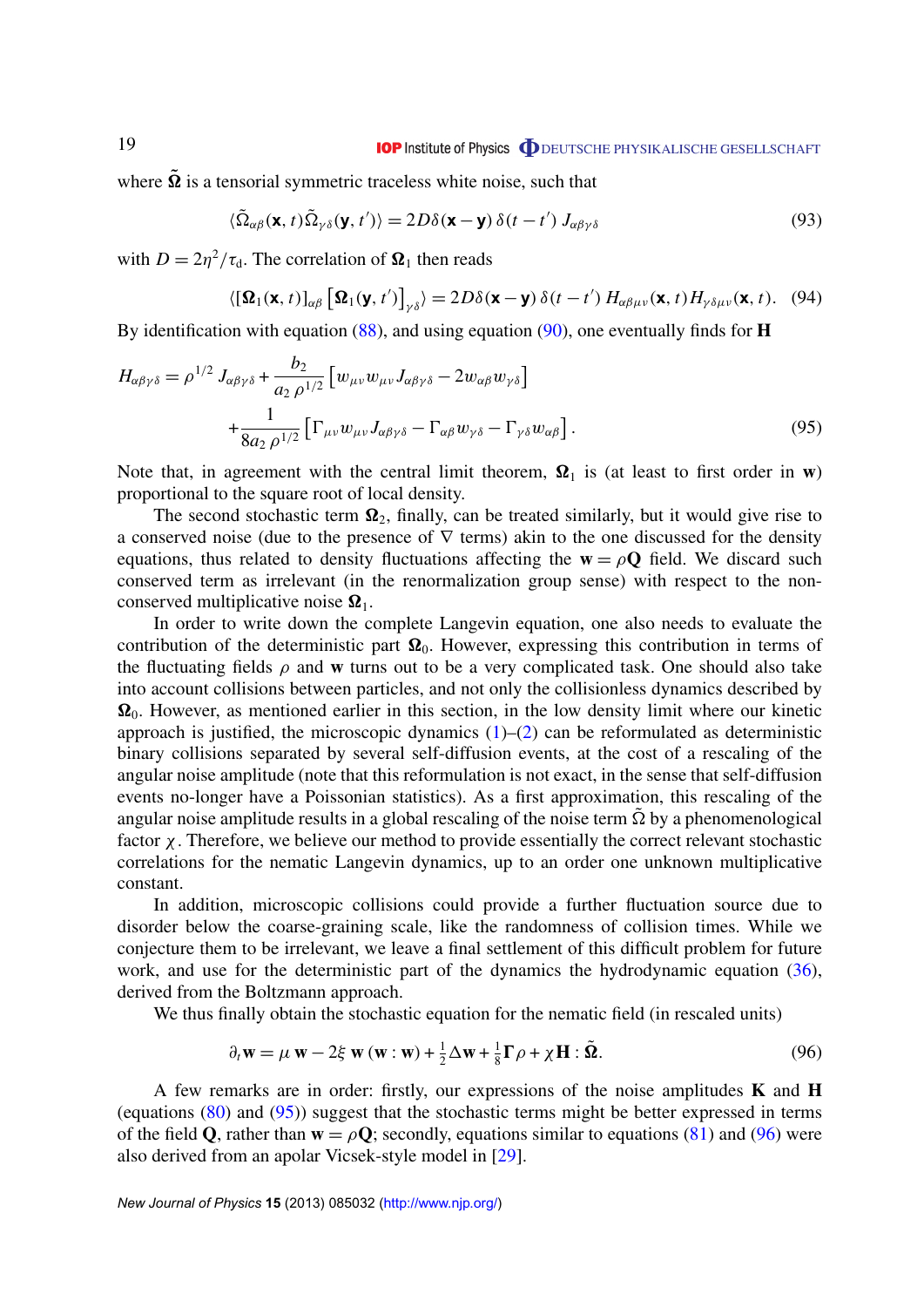<span id="page-20-0"></span>In spite of the limitations listed above, the present approach already provides us with useful information on the statistics of the noise terms, which is seen to differ significantly from the white noise postulated on a phenomenological basis in previous works. On top of the overal  $\rho^{1/2}$  dependency, our calculation reveals a non-trivial dependence of the correlation of the noise on the nematic order parameter (see equations  $(80)$ ,  $(81)$ ,  $(94)$  and  $(95)$ ).

# **6. Conclusions**

To summarize, using as a starting point the simple active nematics model of [\[26\]](#page-27-0), we have demonstrated how one can derive in a systematic manner a continuous mesoscopic description. We formulated a version of the BGL approach put forward in  $[24, 25]$  $[24, 25]$  $[24, 25]$  for this case where (anisotropic) diffusion dominates, deriving a simple hydrodynamic equation for the nematic ordering field –equation [\(36\)](#page-9-0). We have then used a direct coarse-graining approach to endow the hydrodynamic equations with proper noise terms.

The next stage, left for future work, consists in studying the stochastic PDEs obtained. At the linear level, it is clear that in the long-wavelength limit, standard results on giant density fluctuations [\[17\]](#page-26-0) are recovered. However, the large amplitude of density fluctuations calls for a nonlinear analysis (which turns out to be very difficult), where the density dependence of the noise derived in section [5](#page-15-0) may play an important role. Ideally, one should try to tackle this issue by applying methods from field theory and renormalization group analysis. In addition, we note that the multiplicative nature of the noise may also affect finite-wavelength properties, like coarsening behavior. The analysis of the stochastic PDEs can be done numerically, but some care must be taken when dealing with the multiplicative, conserved noise terms in [\(81\)](#page-17-0).

Pending such attempts, some remarks and comments are already in order: like all previous cases studied before, the hydrodynamic equations found exhibit a domain of linear instability of the homogeneous ordered solution bordering the basic transition line  $\sigma_t$ . This solution does become linearly stable deeper in the ordered phase (for  $\sigma$  below  $\sigma_s$ ). Moreover, we have found that the long-wavelength instability of the homogeneous ordered solution leads to a nonlinear, inhomogeneous band solution—see equation  $(62)$ —and that this band solution exists beyond the  $[\sigma_s, \sigma_t]$  interval. These coexistence regions suggest, at the fluctuating level, *discontinuous* transitions.

This seems to be at odds with the reported behavior of the original microscopic model: (i) the order/disorder transition has been reported to be of the Kosterlitz–Thouless type  $[26]$ ; (ii) there is no trace, at the microscopic level, of the existence of a non-segregated, homogeneous phase; (iii) coming back to giant number fluctuations, we note that the standard calculation is made in the homogeneous ordered phase whereas the numerical evidence for them reported in [\[26\]](#page-27-0) appears now to have been obtained in the inhomogeneous phase. All this calls for revisiting the simple particle-based model and, eventually, understanding its behavior in the context of the stochastic continuum theory constructed here.

# **Acknowledgments**

Part of this work was performed at the Max Planck Institute for the Physics of Complex Systems in Dresden, Germany, within the Advanced Study Group 2011/2012 'Statistical Physics of Collective Motion'. FG acknowledges support by EPSRC First Grant EP/K018450/1.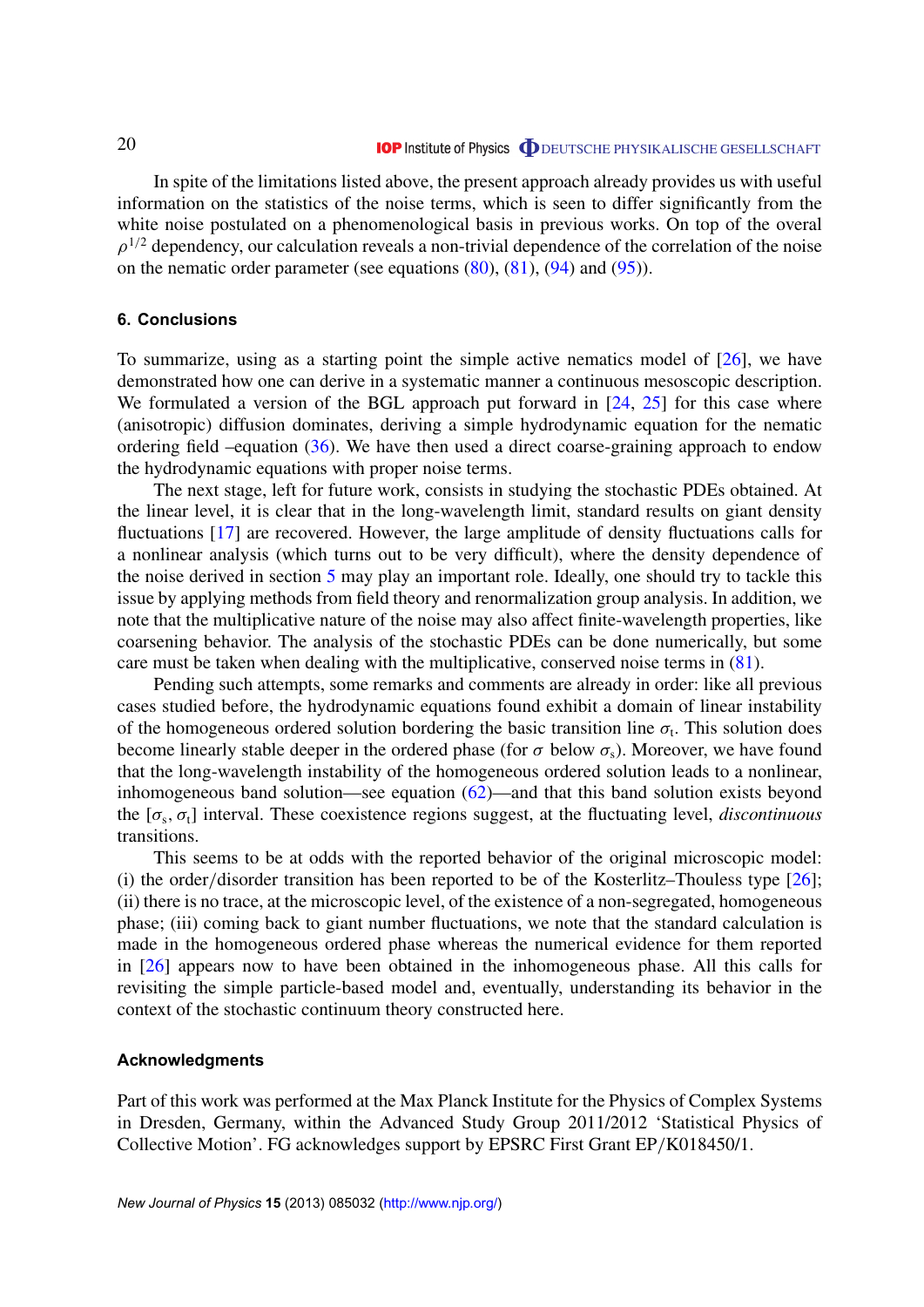# <span id="page-21-0"></span>**Appendix A. Fourier expansion of the master equation**

We provide in this appendix details of the Fourier expansion of the master equation [\(10\)](#page-5-0), leading to equation [\(21\)](#page-7-0). Multiplying equation [\(10\)](#page-5-0) by  $e^{i2\theta}$  and integrating over  $\theta$ , one gets

$$
\partial_t \hat{f}_k = \partial_\alpha \partial_\beta \int_{-\pi/2}^{\pi/2} d\theta \, e^{i2k\theta} \hat{n}_\alpha(\theta) \hat{n}_\beta(\theta) f(\mathbf{x}, \theta, t) + \int_{-\pi/2}^{\pi/2} d\theta \, e^{i2k\theta} I_{\text{diff}}[f] + \int_{-\pi/2}^{\pi/2} d\theta \, e^{i2k\theta} I_{\text{coll}}[f, f].
$$
\n(A.1)

In the following, we successively compute each term of the rhs of equation  $(A.1)$ .

# *A.1. Diffusion-like term*

Let us define  $Q_{\alpha\beta}(\theta)$  as

$$
Q_{\alpha\beta}(\theta) = \hat{n}_{\alpha}(\theta)\hat{n}_{\beta}(\theta) - \frac{\delta_{\alpha\beta}}{2}.
$$
\n(A.2)

We then have

$$
Q_{11}(\theta, t) = -Q_{22}(\theta, t) = \frac{1}{2}\cos 2\theta = \frac{e^{i2\theta} + e^{-i2\theta}}{4},
$$
  
\n
$$
Q_{12}(\theta, t) = Q_{21}(\theta, t) = \frac{1}{2}\sin 2\theta = \frac{e^{i2\theta} - e^{-i2\theta}}{4i}.
$$
\n(A.3)

As a result,

$$
\partial_{\alpha}\partial_{\beta}\int_{-\pi/2}^{\pi/2} d\theta \, e^{i2k\theta} \hat{n}_{\alpha}(\theta) \hat{n}_{\beta}(\theta) f(\theta) = \partial_{\alpha}\partial_{\beta}\int_{-\pi/2}^{\pi/2} d\theta \, e^{i2k\theta} \left(Q_{\alpha\beta}(\theta) + \frac{\delta_{\alpha\beta}}{2}\right) f(\theta)
$$

$$
= \frac{1}{2}\Delta \hat{f}_{k} + \frac{1}{4}\left(\nabla^{*2}\hat{f}_{k+1} + \nabla^{2}\hat{f}_{k-1}\right). \tag{A.4}
$$

# *A.2. Self-diffusion term*

We have rather straightforwardly

$$
\int_{-\pi/2}^{\pi/2} d\theta \, e^{i2k\theta} I_{\text{diff}}[f] = -\hat{f}_k + \int_{-\pi/2}^{\pi/2} d\theta' \, e^{i2k\theta'} f(\theta') \int_{-\infty}^{\infty} d\zeta \, e^{i2k\zeta} P(\zeta)
$$
\n
$$
= \left[\hat{P}_k - 1\right] \hat{f}_k, \tag{A.5}
$$

where

$$
\hat{P}_k = \int_{-\infty}^{\infty} \mathrm{d}\zeta \; \mathrm{e}^{\mathrm{i}2k\zeta} \, P(\zeta) \tag{A.6}
$$

is the Fourier transform of  $P(\zeta)$ .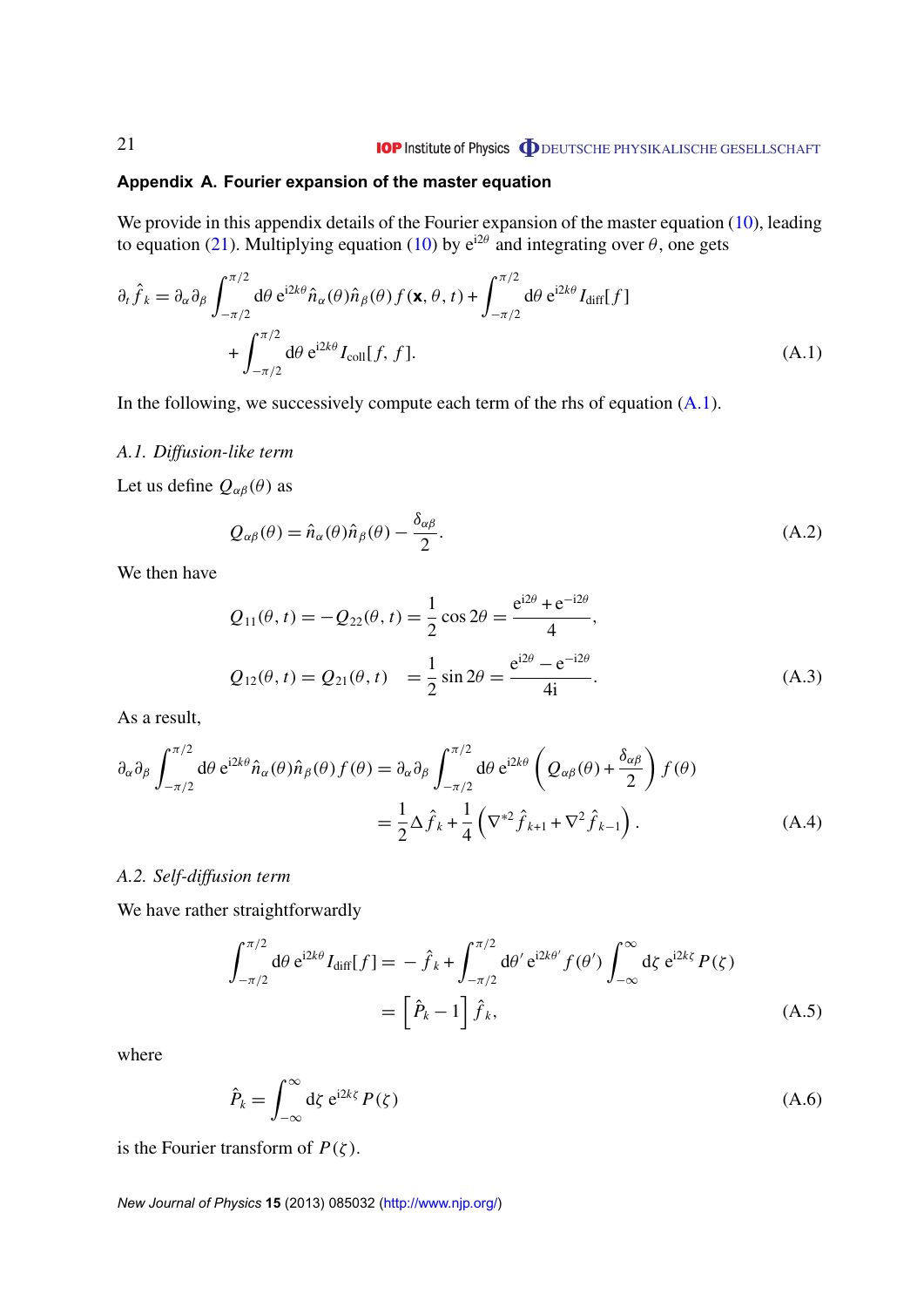# <span id="page-22-0"></span>*A.3. Binary collisions term*

Let us split the Fourier transformed collision integral into an outgoing (negative) collision term  $I_k^{(-)}$  $\mu_k^{(-)}$  and an ingoing (positive) collision term  $I_k^{(+)}$  $k_k^{(+)}$ . A direct integration of the outgoing collision term yields, using  $K(\theta, \theta') = \tilde{K}(\theta - \theta')$ ,

$$
I_{k}^{(-)} \equiv -\int_{-\pi/2}^{\pi/2} d\theta \, e^{i2k\theta} f(\theta) \int_{-\pi/2}^{\pi/2} d\theta' f(\theta') \tilde{K}(\theta - \theta') = -\frac{1}{\pi} \sum_{q} \hat{K}_{q} \hat{f}_{q} \hat{f}_{k-q}, \tag{A.7}
$$

where  $\hat{K}_q$  is the Fourier coefficient of  $\tilde{K}(\theta - \theta')$  given by, using equation [\(14\)](#page-6-0),

$$
\hat{K}_q = \int_{-\pi/2}^{\pi/2} d\theta \, e^{i2q\theta} \left[ \left| \sin \frac{\theta - \theta'}{2} \right| + \left| \cos \frac{\theta - \theta'}{2} \right| \right] = \frac{4}{1 - 16q^2}.
$$
\n(A.8)

Then, the calculation of the ingoing collision term requires a few steps. After integration of the (generalized) Dirac delta  $\delta_{\pi}$ , we have

$$
I_{k}^{(+)} = \hat{P}_{k} \int_{-\pi/2}^{\pi/2} d\theta_{1} \int_{-\pi/2}^{\pi/2} d\theta_{2} e^{i2k\Psi(\theta_{1},\theta_{2})} f(\theta_{1}) \tilde{K}(\theta_{1} - \theta_{2}) f(\theta_{2}). \tag{A.9}
$$

By the change of variables  $\phi = \theta_1 - \theta_2$ , one gets

$$
I_{k}^{(+)} = \hat{P}_{k} \int_{-\pi/2}^{\pi/2} d\theta_{2} \int_{-\pi/2-\theta_{2}}^{\pi/2-\theta_{2}} d\phi \ e^{i2k\Psi(\theta_{2}+\phi,\theta_{2})} f(\theta_{2}+\phi) \tilde{K}(\phi) f(\theta_{2}). \tag{A.10}
$$

Using the  $\pi$ -periodicity of the integrand with respect to  $\phi$ , we can change the integration interval on  $\phi$ , yielding

$$
I_k^{(+)} = \hat{P}_k \int_{-\pi/2}^{\pi/2} d\theta_2 \int_{-\pi/2}^{\pi/2} d\phi \, e^{i2k\Psi(\theta_2 + \phi, \theta_2)} f(\theta_2 + \phi) \tilde{K}(\phi) f(\theta_2).
$$
 (A.11)

On this interval of  $\phi$ , one has from equation [\(13\)](#page-5-0)

$$
\Psi(\theta_2 + \phi, \theta_2) = \theta_2 + \frac{\phi}{2}.
$$
\n(A.12)

Expanding *f* in Fourier series (see equations [\(16\)](#page-6-0) and [\(17\)](#page-6-0)), we get

$$
I_{k}^{(+)} = \frac{\hat{P}_{k}}{\pi^{2}} \sum_{q,q'} \hat{f}_{q} \hat{f}_{q'} \int_{-\pi/2}^{\pi/2} d\theta_{2} e^{i2(k-q-q')\theta_{2}} \int_{-\pi/2}^{\pi/2} d\phi e^{i(k-2q)\phi} \tilde{K}(\phi).
$$
 (A.13)

The integral over  $\theta_2$  is equal to  $\pi \delta_{k,q+q}$ . Defining

$$
\hat{J}_{k,q} = \int_{-\pi/2}^{\pi/2} d\phi \, e^{i(k-2q)\phi} \tilde{K}(\phi),
$$
\n(A.14)

we finally obtain

$$
I_k^{(+)} = \frac{\hat{P}_k}{\pi} \sum_q \hat{J}_{k,q} \hat{f}_q \hat{f}_{k-q}.
$$
\n(A.15)

The coefficient  $\hat{J}_{k,q}$  can be computed explicitly, leading to<br>  $\hat{J}_{k,q} = 1 + 2\sqrt{2}(2q - k)(-1)^q \sin\left(\frac{k\pi}{2}\right)$ 

$$
\hat{J}_{k,q} = 4 \frac{1 + 2\sqrt{2}(2q - k)(-1)^q \sin\left(\frac{k\pi}{2}\right)}{1 - 4(2q - k)^2}.
$$
\n(A.16)

Note finally that  $\hat{J}_{0,q} = \hat{K}_q$ .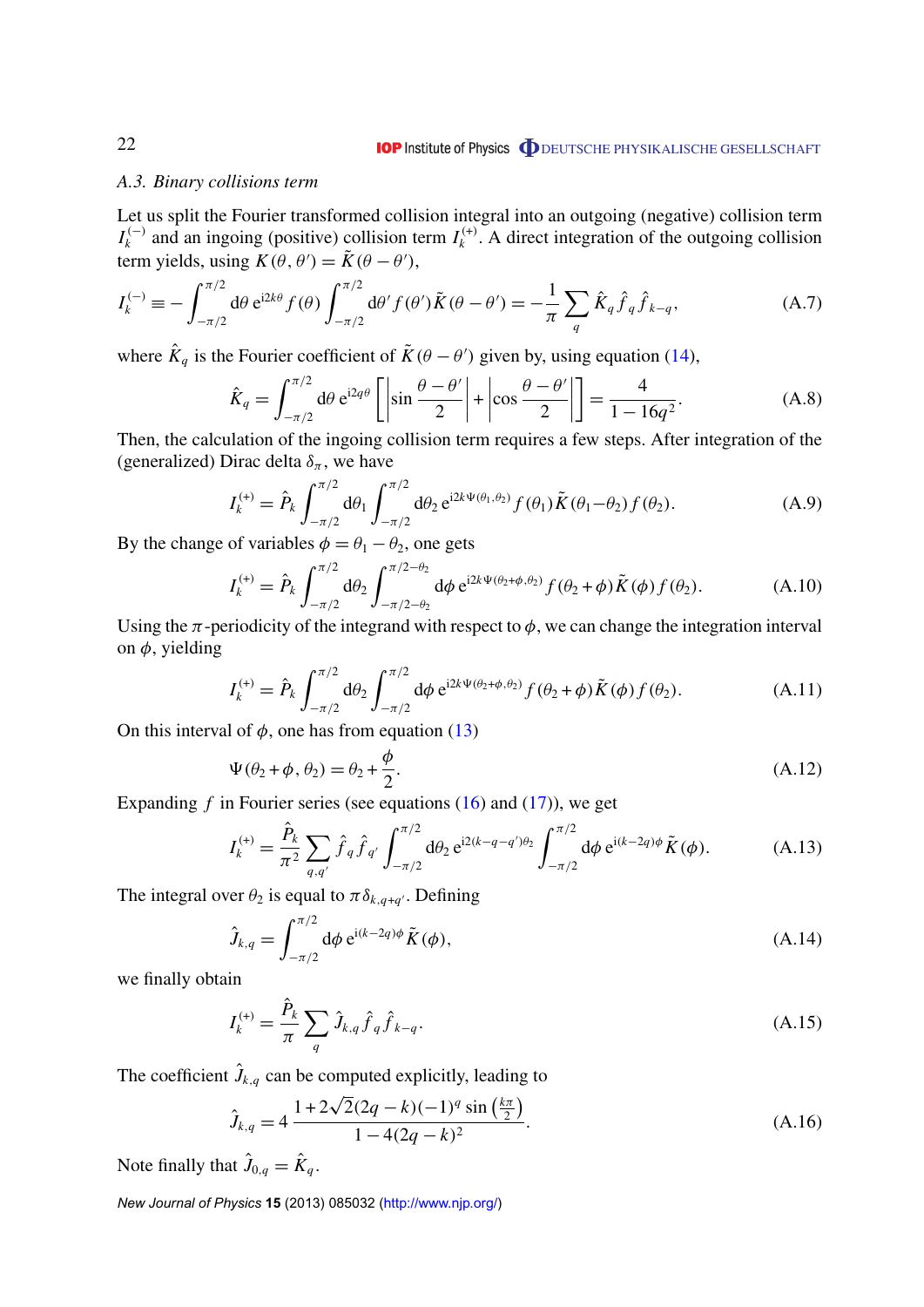#### <span id="page-23-0"></span>**Appendix B. Curvature-induced current and equilibrium limit**

In this appendix, we show explicitly that the curvature-induced current, that is the term  $\frac{1}{2}$ Re( $\nabla^{*2} \hat{f}_1$ ) appearing in the continuity equation [\(23\)](#page-7-0), originates from the coupling of  $2^{2}$  co( $\sqrt{f}$ ) appearing in the commany equation (25), originates from the coaping of orientation with motility. To this aim, we consider a slightly generalized microscopic process w.r.t. equations [\(1\)](#page-3-0) and [\(2\)](#page-4-0), where particles are also allowed to move perpendicular w.r.t. to the nematic tensor. Replace equation [\(2\)](#page-4-0) by

$$
\mathbf{x}_{i}^{t+\Delta t} = \mathbf{x}_{i}^{t} + d_{0} \mathbf{R} \left( \theta_{i}^{t} \right), \tag{B.1}
$$

where  $\mathbf{R}(\theta)$  is a stochastic operator defining the coupling between orientation and particle motion  $\epsilon$  A  $\epsilon$  as

$$
\mathbf{R}(\theta) = \begin{cases} \hat{\mathbf{n}}(\theta) & \text{w.p. } p/2, \\ -\hat{\mathbf{n}}(\theta) & \text{w.p. } p/2, \\ \hat{\mathbf{n}}^{\perp}(\theta) & \text{w.p. } (1-p)/2, \\ -\hat{\mathbf{n}}^{\perp}(\theta) & \text{w.p. } (1-p)/2, \end{cases}
$$
(B.2)

where  $0 \leq p \leq 1$ , w.p. stands for 'with probability' and  $\hat{\mathbf{n}}^{\perp}(\theta) = \hat{\mathbf{n}}(\theta + \pi/2)$  is the perpendicular director. The standard active nematic case is recovered for  $p = 1$ , while  $p = 1/2$  corresponds to an isotropic random walk, a case for which motion is decorrelated from order. The corresponding collisionless master equation reads

$$
f(\mathbf{x}, \theta, t + \Delta t) = \frac{p}{2} \left[ f(\mathbf{x} - \hat{\mathbf{n}}(\theta) d_0, \theta, t) + f(\mathbf{x} + \hat{\mathbf{n}}(\theta) d_0, \theta, t) \right]
$$
  
+ 
$$
\frac{(1-p)}{2} \left[ f(\mathbf{x} - \hat{\mathbf{n}}^{\perp}(\theta) d_0, \theta, t) + f(\mathbf{x} + \hat{\mathbf{n}}^{\perp}(\theta) d_0, \theta, t) \right].
$$
 (B.3)

By making use of Itô calculus, one gets at the mesoscopic timescale  $\tau_B$ 

$$
\partial_t f(\mathbf{x}, \theta, t) = (2p - 1) \partial_\alpha \partial_\beta \left[ \hat{n}_\alpha(\theta) \hat{n}_\beta(\theta) - \frac{\delta_{\alpha\beta}}{2} \right] f(\mathbf{x}, \theta, t) + \frac{1}{2} \Delta f(\mathbf{x}, \theta, t), \tag{B.4}
$$

where we have used the identity  $\hat{n}^{\perp}_{\alpha}$  $\frac{1}{\alpha}(\theta)\hat{n}_{\beta}^{\perp}$  $\phi_{\beta}^{\perp}(\theta) = \delta_{\alpha\beta} - \hat{n}_{\alpha}(\theta)\hat{n}_{\beta}(\theta)$ . By considering the zerothorder Fourier term of *f* (for which collision and angular diffusion terms vanish), one obtains the continuity equation (see also [\[29\]](#page-27-0) for a similar result)

$$
\partial_t \rho = \frac{1}{2} \Delta \rho + \frac{2p - 1}{2} \text{Re} \left( \nabla^{*2} f_1 \right)
$$
 (B.5)

which shows that the non-equilibrium current vanishes for  $p = \frac{1}{2}$  $rac{1}{2}$ .

# **Appendix C. Correlation of the nematic field fluctuations**

In this appendix, we wish to compute the rhs of equation [\(89\)](#page-18-0), that is, the non-trivial part of the noise correlation in the nematic order parameter equation. In other words, we need to compute the fourth-rank tensor

$$
R_{\alpha\beta\gamma\delta} = \int_{-\frac{\pi}{2}}^{\frac{\pi}{2}} d\theta \ f(\mathbf{x}, \theta, t) \left[\mathbf{A} \cdot \mathbf{Q}(\theta)\right]_{\alpha\beta} \left[\mathbf{A} \cdot \mathbf{Q}(\theta)\right]_{\gamma\delta}.
$$
 (C.1)

This is *a priori* a complicated task, and it will be useful to use a mapping between tensors and 'multicomplex' numbers (see, e.g. [http://en.wikipedia.org/wiki/Multicomplex](http://en.wikipedia.org/wiki/Multicomplex_number) number).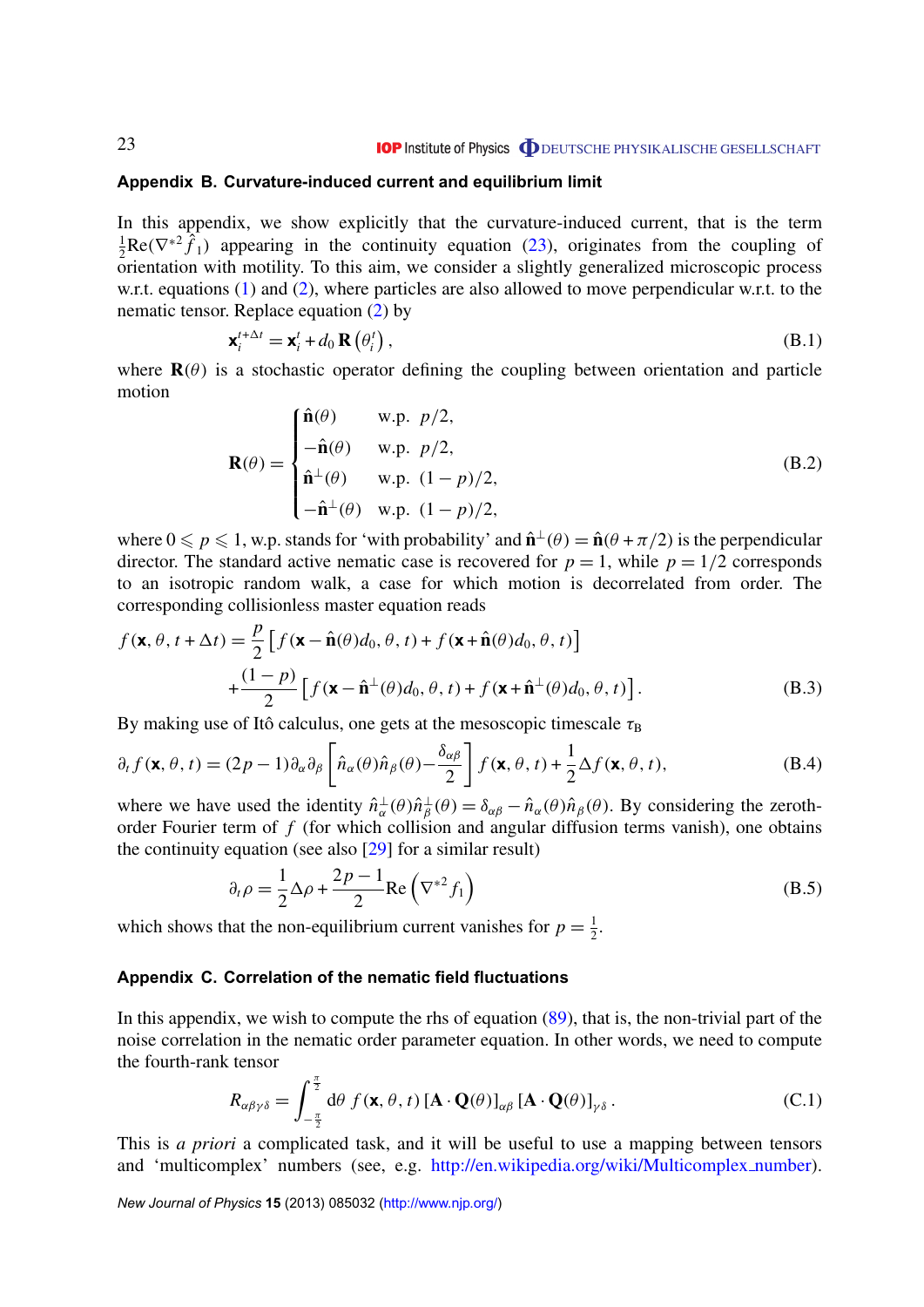<span id="page-24-0"></span>Although such a mapping is perhaps not a standard method, it will prove a very convenient technique in the following. We present this mapping in appendix  $C<sub>1</sub>$ , and we sketch the main steps of the calculation in appendix C.2.

#### *C.1. Mapping between tensors and 'multicomplex' numbers*

Let us first emphasize that the mapping presented here is restricted to two-dimensional spaces. Before turning to tensors, we recall the rather natural correspondence between two-dimensional vectors and complex numbers: a vector  $V = (V_1, V_2)$  can be mapped onto a complex number  $V = V_1 + iV_2$ , where  $i^2 = -1$ . Denoting the mapping by a double arrow  $\leftrightarrow$ , we can write

$$
\mathbf{V} = (V_1, V_2) \longleftrightarrow \mathcal{V} = V_1 + iV_2 = V_\alpha i^{\alpha - 1}.
$$
 (C.2)

Here, and in what follows, a sum over repeated indices is understood. The scalar product between two vectors  $V$  and  $V'$  can be expressed in complex notations as

$$
\mathbf{V} \cdot \mathbf{V}' = \frac{1}{2} \left( \mathcal{V} \mathcal{V}^* + \mathcal{V}^* \mathcal{V} \right). \tag{C.3}
$$

Such a mapping can be generalized to describe tensors by introducing several imaginary numbers i, j, ..., which commute one with the other. For instance, a second rank tensor  $\bf{Q}$ of components  $Q_{\alpha\beta}$  can be mapped onto a 'bicomplex' number

$$
Q_{\alpha\beta} \longleftrightarrow Q = Q_{11} + iQ_{21} + jQ_{12} + ijQ_{22} = Q_{\alpha\beta} i^{\alpha - 1} j^{\beta - 1}
$$
 (C.4)

where  $i^2 = j^2 = -1$  and i,j commute. The contraction operation between two tensors can also be expressed in complex notations, through a generalization of equation  $(C.3)$ . A symmetric traceless tensor **Q** reads in complex notations

$$
Q = Q_{11} + (i + j)Q_{12} - ijQ_{11} = (1 - ij)(Q_{11} + iQ_{12})
$$
\n(C.5)

and is thus fully characterized by the complex number  $Q_{11} + iQ_{12}$ . For instance, the local nematic tensor  $\mathbf{Q}(\theta)$  defined in equation [\(68\)](#page-15-0) maps onto  $\frac{1}{2}(1 - ij)e^{2i\theta}$ , and the nematic field **w** maps onto  $\frac{1}{2}(1 - ij) f_1$ . These simple relations will be useful in the following.

In addition, one of the interests of the complex notation is that tensorial products simply map onto products of complex numbers. Starting from two vectors  $V$  and  $V'$ , their tensorial product maps as follows:

$$
P_{\alpha\beta} = V_{\alpha} V_{\beta}' \longleftrightarrow \mathcal{P} = (V_1 + iV_2)(V_1' + jV_2').
$$
 (C.6)

The introduction of fourth rank tensors follows the same line. Introducing four independent imaginary numbers i, j, k, l  $(i^2 = j^2 = k^2 = l^2 = -1)$ , a tensor of components  $R_{\alpha\beta\gamma\delta}$  can be mapped onto a 'quadricomplex' number:

$$
R_{\alpha\beta\gamma\delta} \iff \mathcal{R} = R_{\alpha\beta\gamma\delta} \, \mathbf{i}^{\alpha-1} \mathbf{j}^{\beta-1} \mathbf{k}^{\gamma-1} \mathbf{l}^{\delta-1}.
$$

If **R** is the tensorial product of two second rank tensors **Q** and **Q**', namely  $R_{\alpha\beta\gamma\delta} = Q_{\alpha\beta}Q'_{\gamma\delta}$ , the associated 'quadricomplex' number is the product of two bicomplex numbers

$$
\mathcal{R} = (Q_{\alpha\beta} \, \mathrm{i}^{\alpha-1} \mathrm{j}^{\beta-1}) \left( Q'_{\gamma\delta} \, \mathrm{k}^{\gamma-1} \mathrm{l}^{\delta-1} \right). \tag{C.8}
$$

In particular, if  $Q$  and  $Q'$  are symmetric traceless tensors, the above expression simplifies to

$$
\mathcal{R} = (1 - ij)(1 - kl)(Q_{11} + iQ_{12})(Q'_{11} + kQ'_{12}).
$$
\n(C.9)

Such relations will turn useful in the following calculations.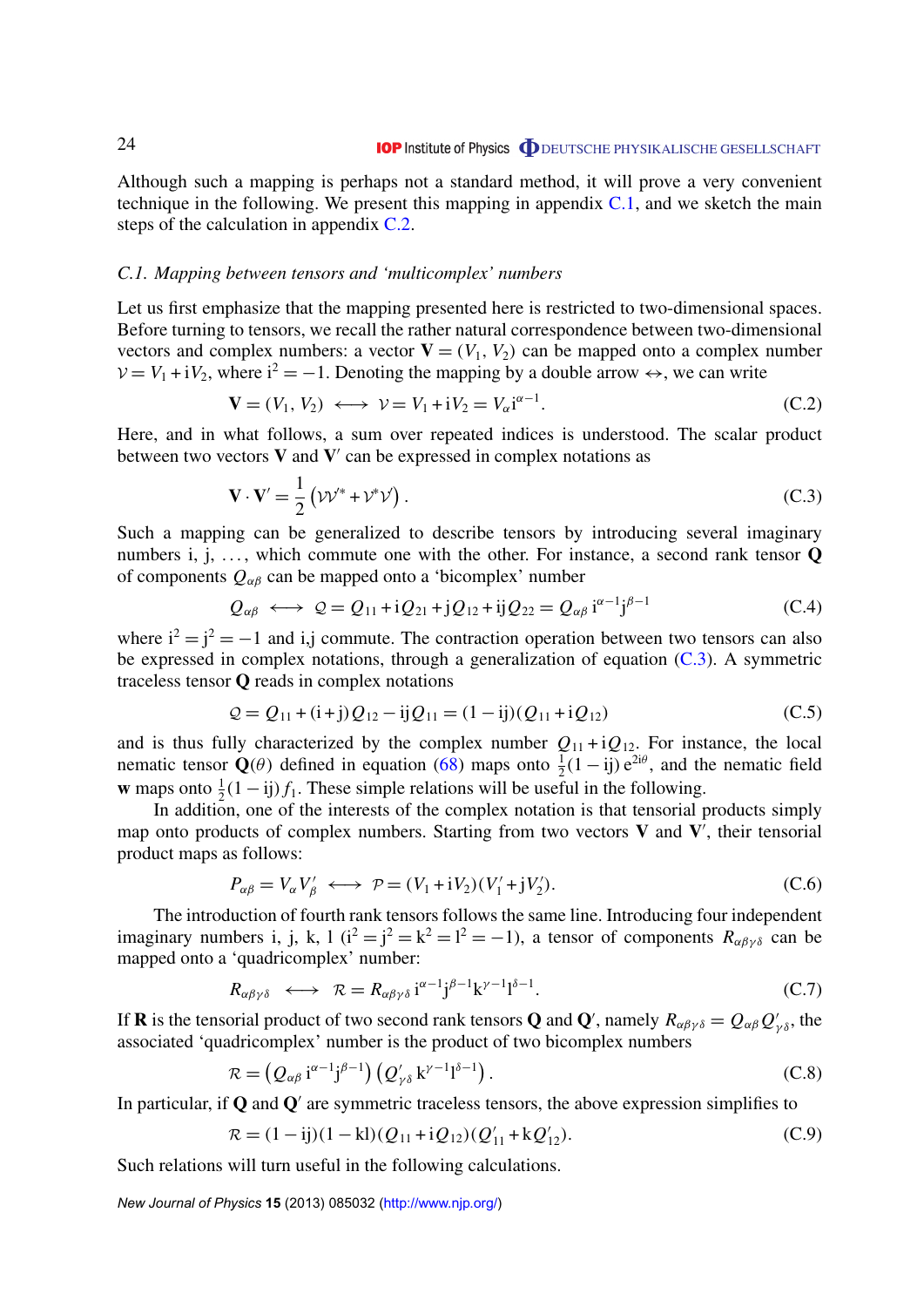#### <span id="page-25-0"></span>*C.2. Calculation of the correlation*

We now turn to the calculation of the fourth rank tensor defined in equation  $(C.1)$ , using the mapping to 'multicomplex' numbers introduced above. We first need to evaluate  $\mathbf{A} \cdot \mathbf{Q}(\theta)$  in these notations. It is rather straightforward to show that

$$
(\mathbf{A} \cdot \mathbf{Q}(\theta))_{\alpha\beta} \longleftrightarrow i\mathcal{Q}(\theta) = \frac{1}{2}(i+j) e^{2i\theta}.
$$
 (C.10)

This can be shown from the mapping  $A \leftrightarrow i - j$ , using a generalization of equation [\(C.3\)](#page-24-0). The resulting expression is however simple to interpret, since the multiplication by i corresponds to a rotation by an angle of  $\frac{\pi}{2}$  in the complex plane. Computing the tensorial product  $(\mathbf{A} \cdot \hat{\mathbf{Q}})(\mathbf{A} \cdot \mathbf{Q})$ , one finds

$$
(\mathbf{A} \cdot \mathbf{Q}(\theta))_{\alpha\beta} (\mathbf{A} \cdot \mathbf{Q}(\theta))_{\gamma\delta} \longleftrightarrow \frac{1}{4} (\mathbf{i} + \mathbf{j}) (\mathbf{k} + \mathbf{l}) e^{2\mathbf{i}\theta} e^{2\mathbf{k}\theta}.
$$
 (C.11)

Expanding the two exponentials and using standard trigonometric relations leads to

$$
e^{2i\theta} e^{2k\theta} = \frac{1}{2} (1 + ik) + \frac{1}{2} (1 - ik) e^{4i\theta}.
$$
 (C.12)

As a result,

$$
(\mathbf{A} \cdot \mathbf{Q}(\theta))_{\alpha\beta} (\mathbf{A} \cdot \mathbf{Q}(\theta))_{\gamma\delta} \longleftrightarrow \frac{1}{8} (1 + ik)(i + j)(k + l) + \frac{1}{8} (1 - ik)(i + j)(k + l) e^{4i\theta}.
$$
 (C.13)

Computing the average over the phase-space distribution  $f(\mathbf{x}, \theta, t)$  leads to

$$
\int_{-\frac{\pi}{2}}^{\frac{\pi}{2}} d\theta f(\mathbf{x}, \theta, t) [\mathbf{A} \cdot \mathbf{Q}(\theta)]_{\alpha\beta} [\mathbf{A} \cdot \mathbf{Q}(\theta)]_{\gamma\delta} \n\longleftrightarrow \frac{1}{8} (1 + ik)(i + j)(k + l)\rho(\mathbf{x}, t) + \frac{1}{8} (1 - ik)(i + j)(k + l)f_1(\mathbf{x}, t).
$$
\n(C.14)

It is then necessary to use the closure relation  $(30)$ , yielding

$$
\int_{-\frac{\pi}{2}}^{\frac{\pi}{2}} d\theta \, f(\mathbf{x}, \theta, t) \left[ \mathbf{A} \cdot \mathbf{Q}(\theta) \right]_{\alpha\beta} \left[ \mathbf{A} \cdot \mathbf{Q}(\theta) \right]_{\gamma\delta} \longleftrightarrow \frac{1}{8} (1 + ik)(i + j)(k + l)\rho \n+ \frac{b_2}{8a_2} (1 - ik)(i + j)(k + l) f_1^2 + \frac{1}{32a_2} (1 - ik)(i + j)(k + l)\nabla^2 f_1.
$$
\n(C.15)

We now need to perform the inverse mapping onto tensors. Let us start with the first term in the rhs of equation (C.15). Looking for a tensor of the form  $a\delta_{\alpha\gamma}\delta_{\beta\delta} + b\delta_{\alpha\delta}\delta_{\beta\gamma} + c\delta_{\alpha\beta}\delta_{\gamma\delta}$ , one finds by identification of the associated complex expressions that

$$
(1+ik)(i+j)(k+l) \iff \delta_{\alpha\gamma}\delta_{\beta\delta} + \delta_{\alpha\delta}\delta_{\beta\gamma} - \delta_{\alpha\beta}\delta_{\gamma\delta} \equiv 2J_{\alpha\beta\gamma\delta}.
$$
 (C.16)

The second and third terms in the rhs of equation  $(C.15)$  can be computed along the same line. Both terms have a similar structure, which can be formally written as  $(1 - ik)(i + j)(k + l)(C_{11} + j)$  $iC_{12}(D_{11} + iD_{12})$ , where  $C_{\alpha\beta}$  and  $D_{\alpha\beta}$  are symmetric traceless tensors that do not necessarily commute ( $C_{\alpha\beta}$  may include derivation operators). One then finds, again by identification of the complex forms

$$
(1 - ik)(i + j)(k + l)(C_{11} + iC_{12})(D_{11} + iD_{12}) \iff C_{\mu\nu}D_{\mu\nu}J_{\alpha\beta\gamma\delta} - C_{\alpha\beta}D_{\gamma\delta} - C_{\gamma\delta}D_{\alpha\beta}.
$$
 (C.17)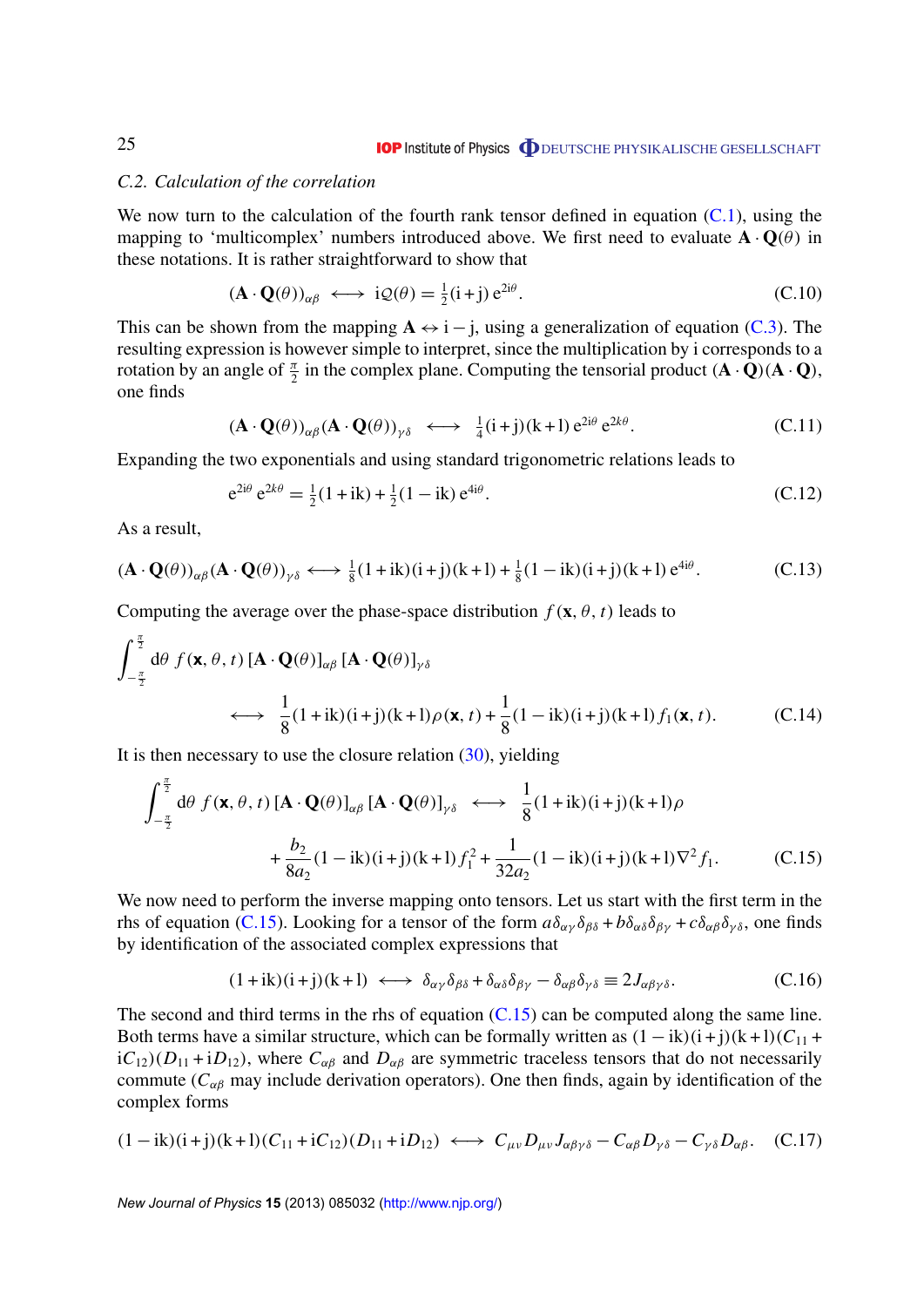<span id="page-26-0"></span>As a result, we find

$$
(1 - ik)(i + j)(k + l)f_1^2 \longleftrightarrow 4[(w_{\mu\nu}w_{\mu\nu})J_{\alpha\beta\gamma\delta} - 2w_{\alpha\beta}w_{\gamma\delta}], \qquad (C.18)
$$

$$
(1 - ik)(i + j)(k + l)\nabla^2 f_1 \iff 2\left[\Gamma_{\mu\nu}w_{\mu\nu}J_{\alpha\beta\gamma\delta} - \Gamma_{\alpha\beta}w_{\gamma\delta} - \Gamma_{\gamma\delta}w_{\alpha\beta}\right].
$$
 (C.19)

Gathering all terms, one then recovers equation  $(90)$  from equation  $(C.15)$ .

#### **References**

- [1] Ramaswamy S 2010 *Annu. Rev. Condens. Matter Phys.* **1** [323](http://dx.doi.org/10.1146/annurev-conmatphys-070909-104101)
- [2] Romanczuk P, Bär M, Ebeling W, Lindner B and Schimansky-Geier L 2012 Eur. Phys. J. Spec. Top. 202 [1162](http://dx.doi.org/10.1140/epjst/e2012-01529-y)
- [3] Marchetti M C *et al* 2013 *Rev. Mod. Phys.* **85** [1143](http://dx.doi.org/10.1103/RevModPhys.85.1143)
- [4] Parrish J K and Hamner W M (ed) 1997 *Animal Groups in Three Dimensions* (Cambridge: Cambridge University Press)
- [5] Couzin I D, Krause J, Franks N and Levin S 2005 *Nature* **[433](http://dx.doi.org/10.1038/nature03236)** 513 Buhl J *et al* 2006 *Science* **312** [1402](http://dx.doi.org/10.1126/science.1125142)
- [6] Ballerini M *et al* 2008 *Proc. Natl Acad. Sci. USA* **105** [1232](http://dx.doi.org/10.1073/pnas.0711437105)
- [7] Helbing D, Farkas I and Vicsek T 2000 *Nature* **407** [487](http://dx.doi.org/10.1038/35035023) Helbing D, Farkas I J and Vicsek T 2000 *Phys. Rev. Lett.* **84** [1240](http://dx.doi.org/10.1103/PhysRevLett.84.1240)
- [8] Moussaïd M, Helbing D and Théraulaz G 2011 Proc. Natl Acad. Sci. USA 108 [6884](http://dx.doi.org/10.1073/pnas.1016507108)
- [9] Schaller V, Weber C A, Semmerich C, Frey E and Bausch A 2010 *Nature* **[467](http://dx.doi.org/10.1038/nature09312)** 73 Schaller V, Weber C, Frey E and Bausch A R 2011 *Soft Matter* **7** [3213](http://dx.doi.org/10.1039/c0sm01063d) Schaller V, Weber C A, Hammerich B, Frey E and Bausch A R 2011 *Proc. Natl Acad. Sci. USA* **108** [19183](http://dx.doi.org/10.1073/pnas.1107540108) Sumino Y, Nagai K H, Shitaka Y, Tanaka D, Yoshikawa K, Chaté H and Oiwa K 2012 Nature 483 [448](http://dx.doi.org/10.1038/nature10874)
- [10] Peruani F, Starruß J, Jakovljevic V, Sogaard-Andersen L, Deutsch A and Bär M 2012 Phys. Rev. Lett. **108** [098102](http://dx.doi.org/10.1103/PhysRevLett.108.098102)
- [11] Kudrolli A, Lumay G, Volfson D and Tsimring L S 2008 *Phys. Rev. Lett.* **100** [058001](http://dx.doi.org/10.1103/PhysRevLett.100.058001)
- [12] Narayan V, Ramaswamy S and Menon N 2007 *Science* **317** [105](http://dx.doi.org/10.1126/science.1140414)
- [13] Deseigne J, Dauchot O and Chaté H 2010 *Phys. Rev. Lett.* **105** [098001](http://dx.doi.org/10.1103/PhysRevLett.105.098001) Deseigne J, Léonard S, Dauchot O and Chaté H 2012 Soft. Matter 8 [5629](http://dx.doi.org/10.1039/c2sm25186h)
- [14] Vicsek T *et al* 1995 *Phys. Rev. Lett.* **75** [1226](http://dx.doi.org/10.1103/PhysRevLett.75.1226)
- [15] Grégoire G and Chaté H 2004 Phys. Rev. Lett. **92** [025702](http://dx.doi.org/10.1103/PhysRevLett.92.025702) Chate H´ *et al* 2008 *Phys. Rev.* E **77** [046113](http://dx.doi.org/10.1103/PhysRevE.77.046113)
- [16] Toner J and Tu Y 1995 *Phys. Rev. Lett.* **75** [4326](http://dx.doi.org/10.1103/PhysRevLett.75.4326) Toner J and Tu Y 1998 *Phys. Rev.* E **58** [4828](http://dx.doi.org/10.1103/PhysRevE.58.4828) Toner J 2012 *Phys. Rev.* E **86** [031918](http://dx.doi.org/10.1103/PhysRevE.86.031918)
- [17] Ramaswamy S, Simha R A and Toner J 2003 *Europhys. Lett.* **62** [196](http://dx.doi.org/10.1209/epl/i2003-00346-7) Toner J, Tu Y and Ramaswamy S 2005 *Ann. Phys. (NY)* **[318](http://dx.doi.org/10.1016/j.aop.2005.04.011)** 170
- [18] Zhang H P, Beer A, Florin E-L and Swinney H L 2010 *Proc. Natl Acad. Sci. USA* **107** [13626](http://dx.doi.org/10.1073/pnas.1001651107)
- [19] Bertin E, Droz M and Grégoire G 2006 Phys. Rev. E **74** [022101](http://dx.doi.org/10.1103/PhysRevE.74.022101)
- [20] Bertin E, Droz M and Grégoire G 2009 *J. Phys. A: Math. Theor.* **42** [445001](http://dx.doi.org/10.1088/1751-8113/42/44/445001)
- [21] Ihle T 2011 *Phys. Rev.* E **83** [030901](http://dx.doi.org/10.1103/PhysRevE.83.030901)
- [22] Baskaran A and Marchetti M C 2008 *Phys. Rev. Lett.* **101** [268101](http://dx.doi.org/10.1103/PhysRevLett.101.268101) Baskaran A and Marchetti M C 2008 *Phys. Rev.* E **77** [011920](http://dx.doi.org/10.1103/PhysRevE.77.011920) Baskaran A and Marchetti M C 2012 *Eur. Phys. J.* E **35** [95](http://dx.doi.org/10.1140/epje/i2012-12095-8)
- [23] Shi X and Ma Y 2010 arXiv[:1011.5408](http://arxiv.org/abs/1011.5408)
- [24] Peshkov A, Ngo S, Bertin E, Chate H and Ginelli F 2012 ´ *Phys. Rev. Lett.* **109** [098101](http://dx.doi.org/10.1103/PhysRevLett.109.098101)
- [25] Peshkov A, Aranson I S, Bertin E, Chaté H and Ginelli F 2012 *Phys. Rev. Lett.* **109** [268701](http://dx.doi.org/10.1103/PhysRevLett.109.268701)